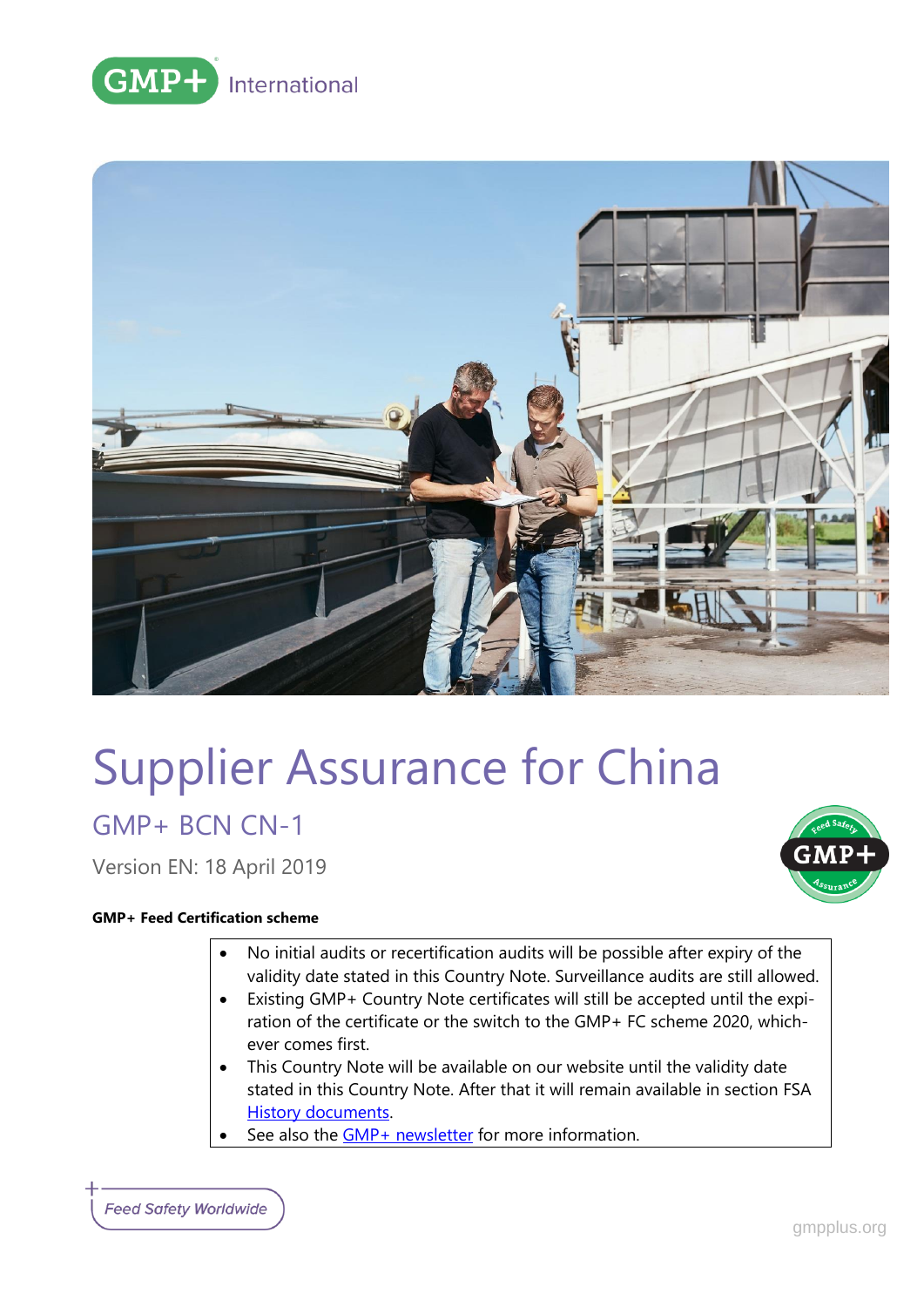# **History of the document**

| Revision no. /<br>Date of approval | <b>Amendment</b>                                                                                                                | <b>Concerns</b>      | <b>Final imple-</b><br>mentation date |
|------------------------------------|---------------------------------------------------------------------------------------------------------------------------------|----------------------|---------------------------------------|
| $0.0 / 03 - 2011$                  | This is a new document                                                                                                          | Entire<br>document   | 01-07-2011                            |
| $0.1 / 09 - 2011$                  | Introduction has been updated                                                                                                   | 1.1; 1.2             | 01-01-2012                            |
| 1.0 / 11-2012                      | New introduction and modified text re-<br>garding the Feed Certification<br>Scheme                                              | Entire<br>Document   | 01-03-2013                            |
| $2.0 / 11 - 2015$                  | Editorial changes<br>Extension CN for 1 year                                                                                    | Entire do-<br>cument | 01-01-2016                            |
| 3.0/12-2016                        | Extension CN for 1 year                                                                                                         |                      | 01-01-2017                            |
| 4.0/12-2017                        | Extension CN for 1 year                                                                                                         |                      | 01-01-2018                            |
| 5.0/04/2019                        | The changes are:<br>Feed products, produced by apply-<br>ing this Country Note, can also be<br>placed outside the local market. | 2.2                  | 18-04-2019                            |
|                                    | Feed materials, used as carrier in<br>premixtures, can be purchased un-<br>der gatekeeper conditions.                           | 5.3                  |                                       |
|                                    | The limitation for 1-year applica-<br>$\overline{\phantom{0}}$<br>tion has been amended<br>A number of editorial changes        | 2.3                  |                                       |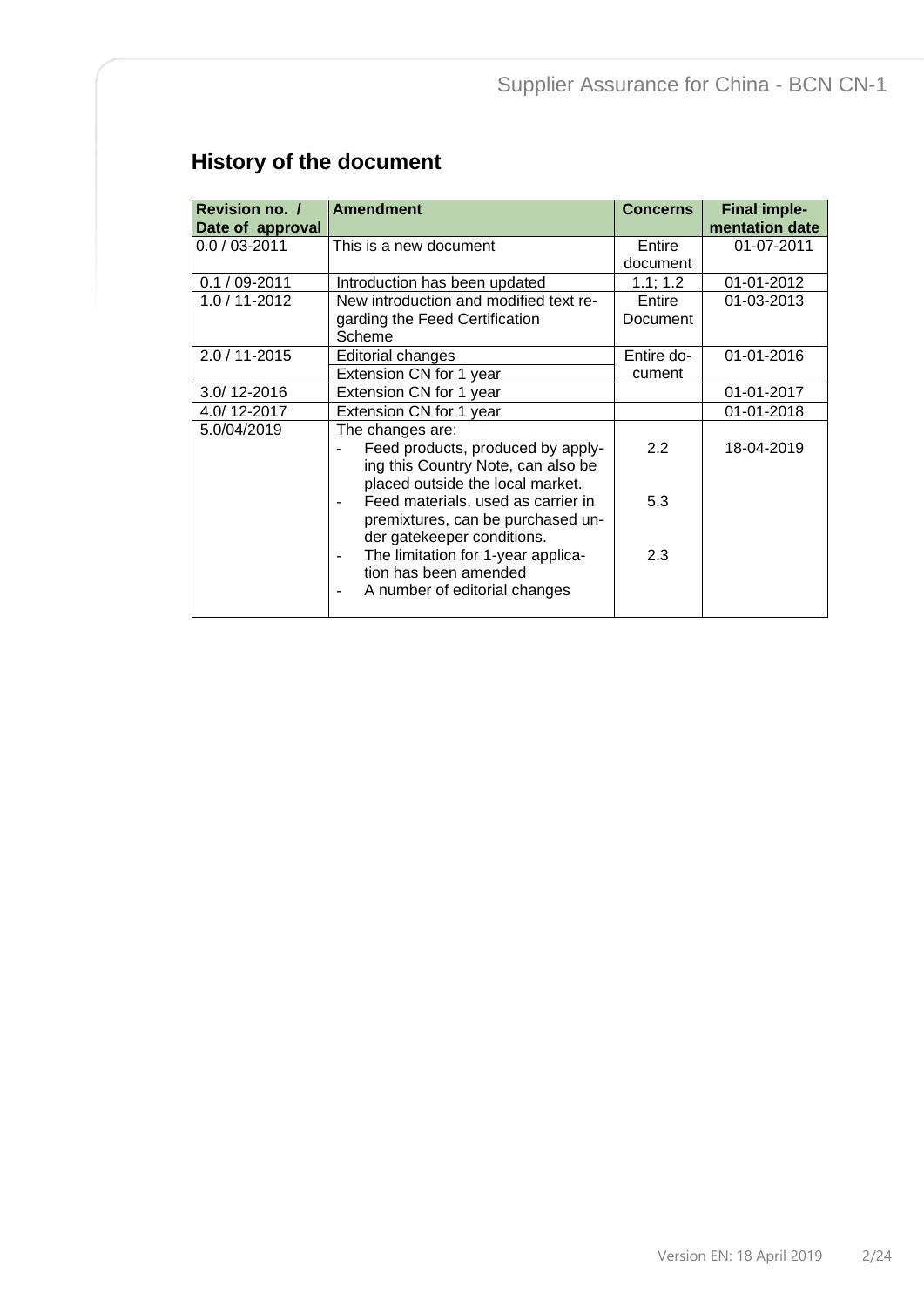# **INDEX**

| 1              |     |                                                    |
|----------------|-----|----------------------------------------------------|
|                | 1.1 |                                                    |
|                | 1.2 | STRUCTURE OF THE GMP+ FEED CERTIFICATION SCHEME  4 |
| 2 <sup>1</sup> |     | AIM, SCOPE AND APPLICATION & CERTIFICATION  6      |
|                | 2.1 |                                                    |
|                | 2.2 |                                                    |
|                | 2.3 |                                                    |
| 3              |     |                                                    |
| 4              |     |                                                    |
|                | 4.1 |                                                    |
|                | 4.2 |                                                    |
|                | 4.3 |                                                    |
|                | 4.4 |                                                    |
|                | 4.5 |                                                    |
| 5              |     | SPECIFIC REMARKS REGARDING APPLICATION OF GMP+ 17  |
|                |     | ANNEX 1: EXAMPLE OF A FEED SAFETY SHEET 18         |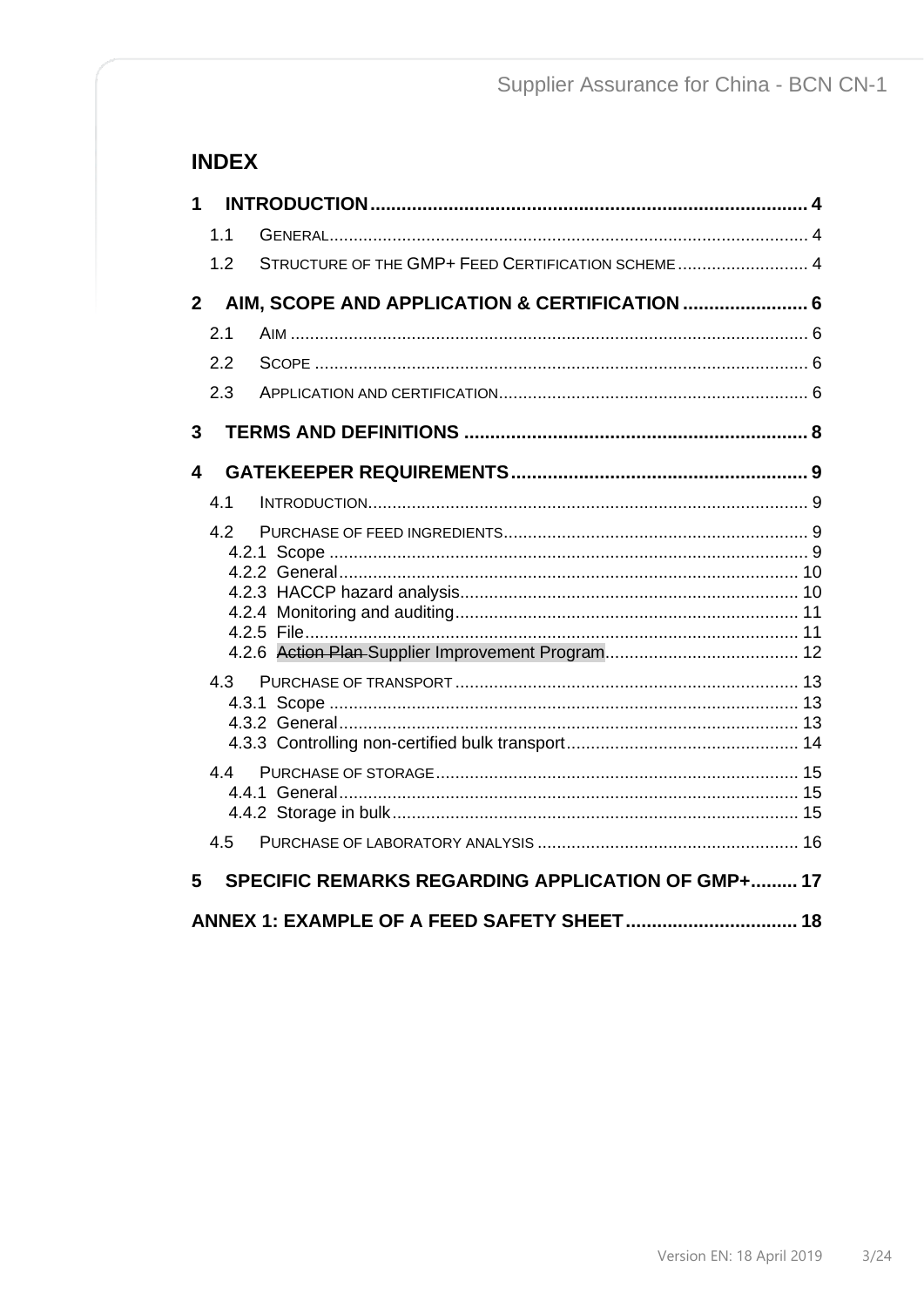# <span id="page-3-0"></span>**1 INTRODUCTION**

#### <span id="page-3-1"></span>**1.1 General**

The GMP+ Feed Certification scheme was initiated and developed in 1992 by the Dutch feed industry in response to various more or less serious incidents involving contamination in feed materials. Although it started as a national scheme, it has developed to become an international scheme that is managed by GMP+ International in collaboration with various international stakeholders.

Even though the GMP+ Feed Certification scheme originated from a feed safety perspective, in 2013 the first feed responsibility standard has been published. For this purpose, two modules are created: GMP+ Feed Safety Assurance (focussed on feed safety) and GMP+ Feed Responsibility Assurance (focussed on responsible feed).

GMP+ Feed Safety Assurance is a complete module with standards for the assurance of feed safety in all the links of the feed chain. Demonstrable assurance of feed safety is a 'license to sell' in many countries and markets and participation in the GMP+ FSA module can facilitate this excellently. Based on needs in practice, multiple components have been integrated into the GMP+ FSA standards, such as requirements for a feed safety management system, for application of HACCP principles, for traceability, monitoring, prerequisites programmes, chain approach and the Early Warning System.

With the development of the GMP+ Feed Responsibility Assurance module, GMP+ International is responding to requests from GMP+ participants. The animal feed sector is confronted with requests to operate more responsible. This includes, for example, the sourcing of soy and fishmeal which are produced and traded with respect for humans, animals and the environment. In order to demonstrate responsible production and trade, a company can get certified for the GMP+ Feed Responsibility Assurance. GMP+ International facilitates via independent certification the demands from the market.

Together with the GMP+ partners, GMP+ International transparently lays down clear requirements in the Feed Certification scheme. Certification bodies are able to carry out GMP+ certification independently.

GMP+ International supports the GMP+ participants with useful and practical information by way of a number of guidance documents, databases, newsletters, Q&A lists and seminars.

#### <span id="page-3-2"></span>**1.2 Structure of the GMP+ Feed Certification scheme**

The documents within the GMP+ Feed Certification scheme are subdivided into a number of series. The next page shows a schematic representation of the content of the GMP+ Feed Certification scheme: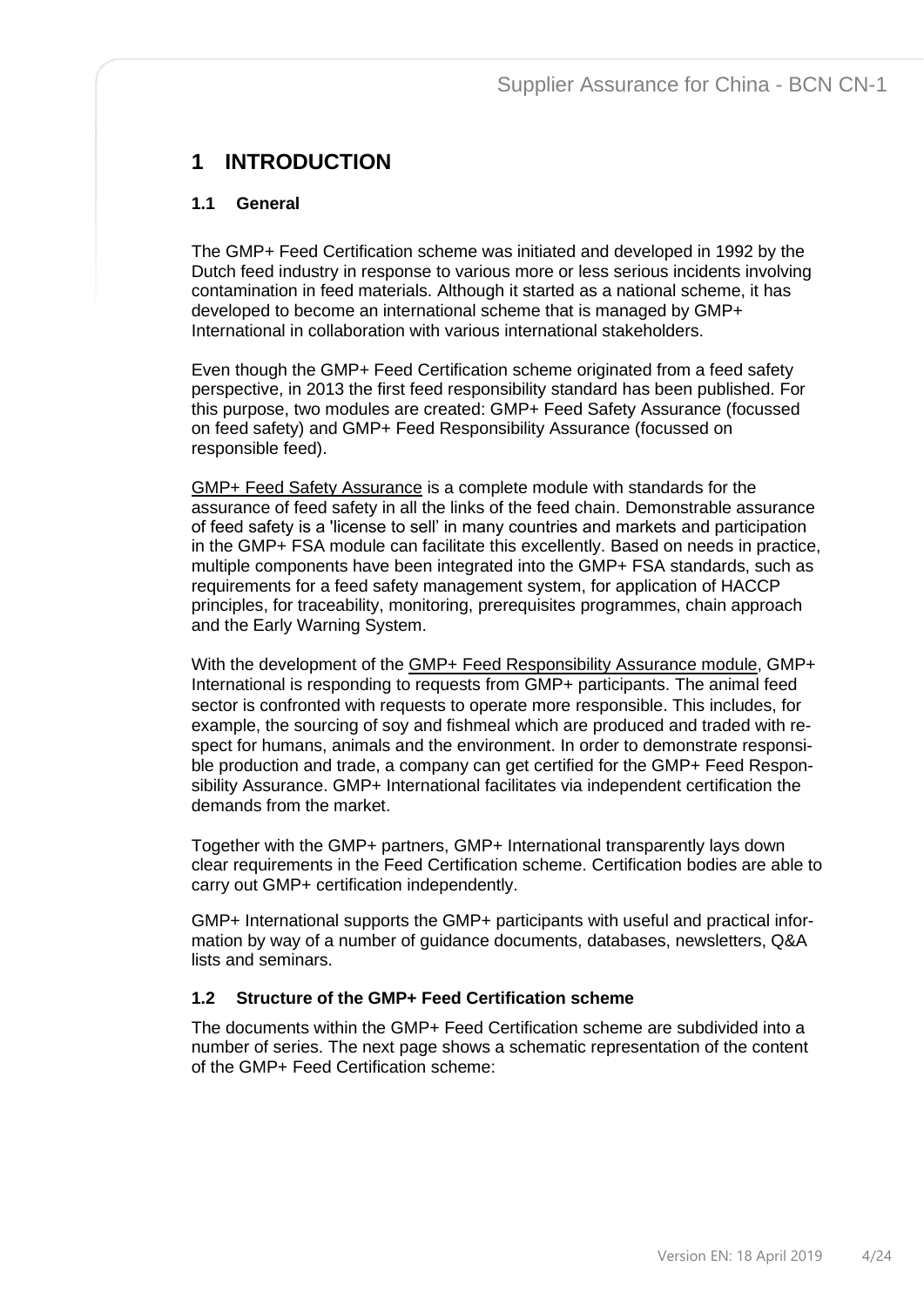

All these documents are available via the website of GMP+ International [\(www.gmpplus.org\)](http://www.gmpplus.org/).

This document is referred to as GMP+ BCN-CN1 *Supplier Assurance for China* and is part of the GMP+ FSA module.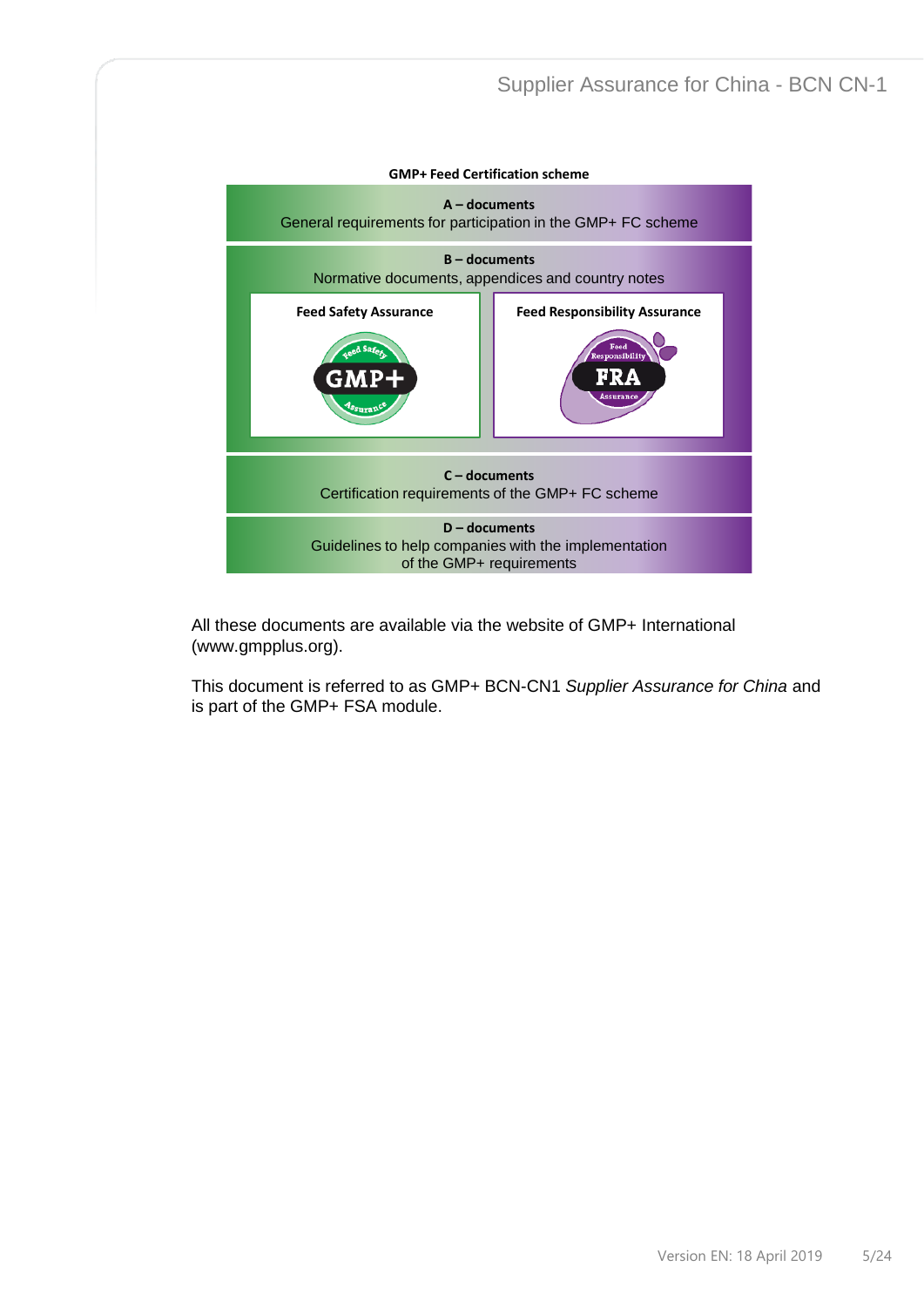# <span id="page-5-0"></span>**2 Aim, scope and application & certification**

# <span id="page-5-1"></span>**2.1 Aim**

This Country Note provides requirements and conditions in order to enable premixtures and compound feed producers in China to participate in the GMP+ FSA module, and to become certified as such.

# <span id="page-5-2"></span>**2.2 Scope**

This Country Note provides specific GMP+ requirements for sourcing feed ingredients from non-GMP+ certified suppliers. This country note can be used by companies in China, that produce premixtures and compound feeds to be placed on the Chinese market. This Country Note also provides specific requirements for using non-certified services, like: transport, storage and laboratories.

Next to this, it provides specific guidance for application of some other GMP+ standards/requirements in China.

#### *Guidance:*

- *In the GMP+ FC scheme, strict basic requirements are laid down regarding suppliers and the purchase of products. In essence, a compound feed or premixture company may only purchase feed materials, feed additives and other feed products/services from suppliers who are also GMP+ certified (or certified to some other approved schemes/ standards). In China most suppliers are not GMP+ certified and therefore it is very hard for a compound feed or premixture company to comply with these basic GMP+ purchase requirements.*
- *Therefore, specific purchase requirements are necessary for compound feed and premixture companies in China to implement a full operational feed safety system, and become GMP+ certified as such.*
- *These specific requirements are based on the General Gatekeeper Protocol for purchasing products and services from non - GMP+ certified companies. These requirements are considered to achieve a sufficient level of feed safety assurance.*

## <span id="page-5-3"></span>**2.3 Application and certification**

This Country Note is applicable for premixtures and compound feed companies, located in China. Application is only possible in combination with one or more of the so-called GMP+ Bxx-standards of the GMP+ FSA module, and only if the company applies this Country Note for the above mentioned next scopes.

- Production of Compound feed
- Production of Premixtures

#### *Guidance:*

*The specific purchase requirements, laid down in this Country Note, can be applied next to, or instead of, the regular Purchase Requirements as laid down in the GMP+ standards and in GMP+ BA10 Minimum Requirements for Purchasing.*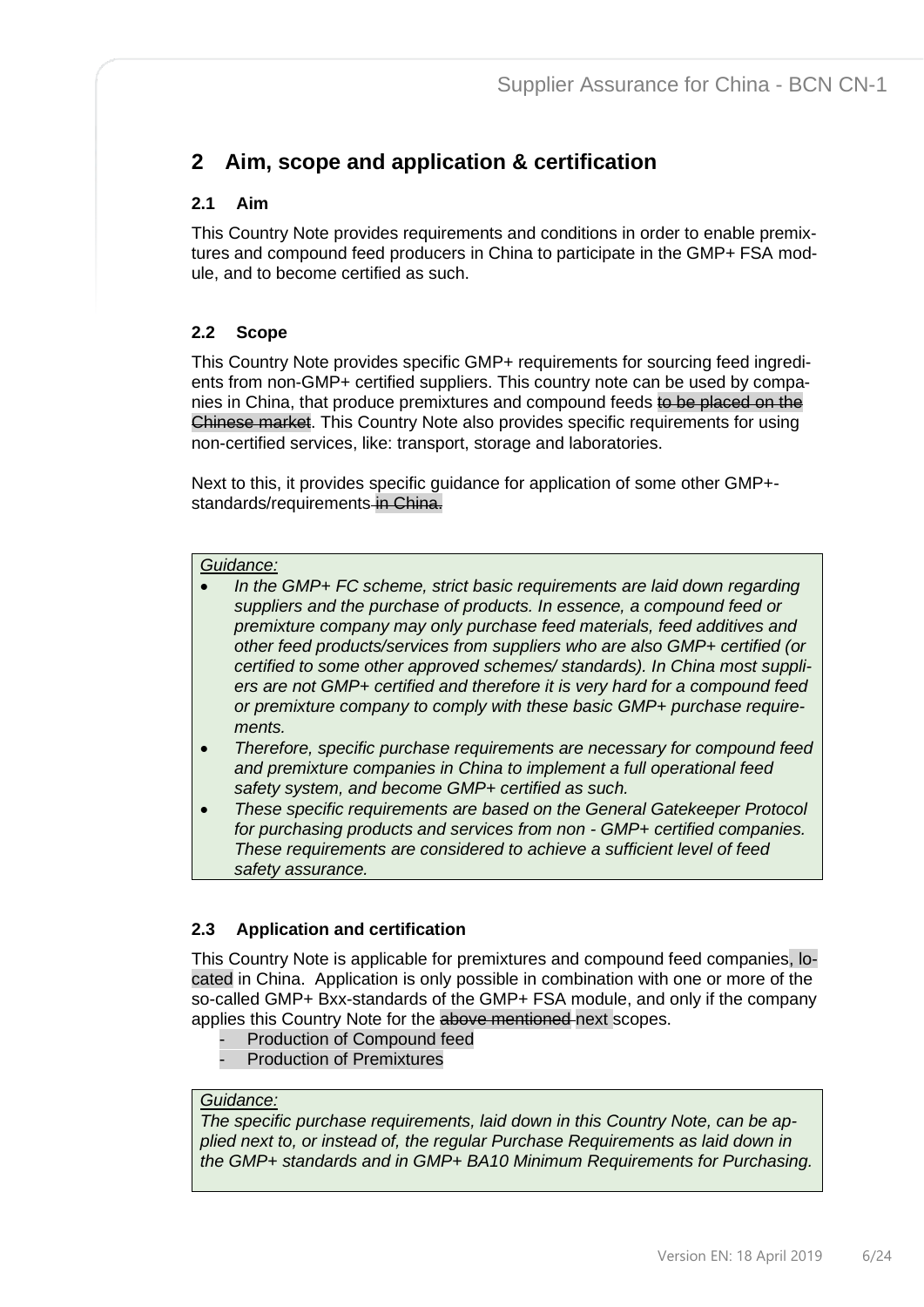*It must be clear that this Country Note is meant to make it possible for Chinese premixtures and compound feed companies to implement a feed safety assurance system that meets the GMP+ requirements.* 

*The feed ingredients, that are necessary to produce these premixtures and the compound feed, can be bought in compliance with this Country Note. The requirements in this Country Note are strict and guarantee a sufficient level of feed safety.* 

*However, the basic principle in GMP+ is that every link in the chain defines and controls his own risks. The ultimate goal is that every link in the feed chain applies the same principles for feed safety assurance and is certified as such. With this in mind, application of this Country Note is limited for sourcing non-certified feed ingredients for one's own premixture or compound feed production. It is not meant for trade (= buying a feed ingredient from a non-certified origin and sell it under a GMP+ certificate to - for instance – Europe).*

Certification will be registered additionally in GMP+ International's Company Database and will be stated on the certificate.

*Guidance:*

*The specific purchase requirements, laid down in this Country Note, can be applied next to, or instead of, the regular Purchase Requirements as laid down in the GMP+ standards and in GMP+ BA10 Minimum Requirements for Purchasing.* 

GMP+ International aims also for China to achieve complete certified feed supply chains, as already in many other places in the world has been realized. Every link in the chain must demonstrate that it has taken its own responsibility regarding feed safety assurance.

With reference to this, application of this Country Note will be extended to another period of 4 year (2019-2023). In the meantime, a Plan of Action Supplier Improvement Program will be carried out by in cooperation with the feed companies in China, with the aim to achieve the desired situation.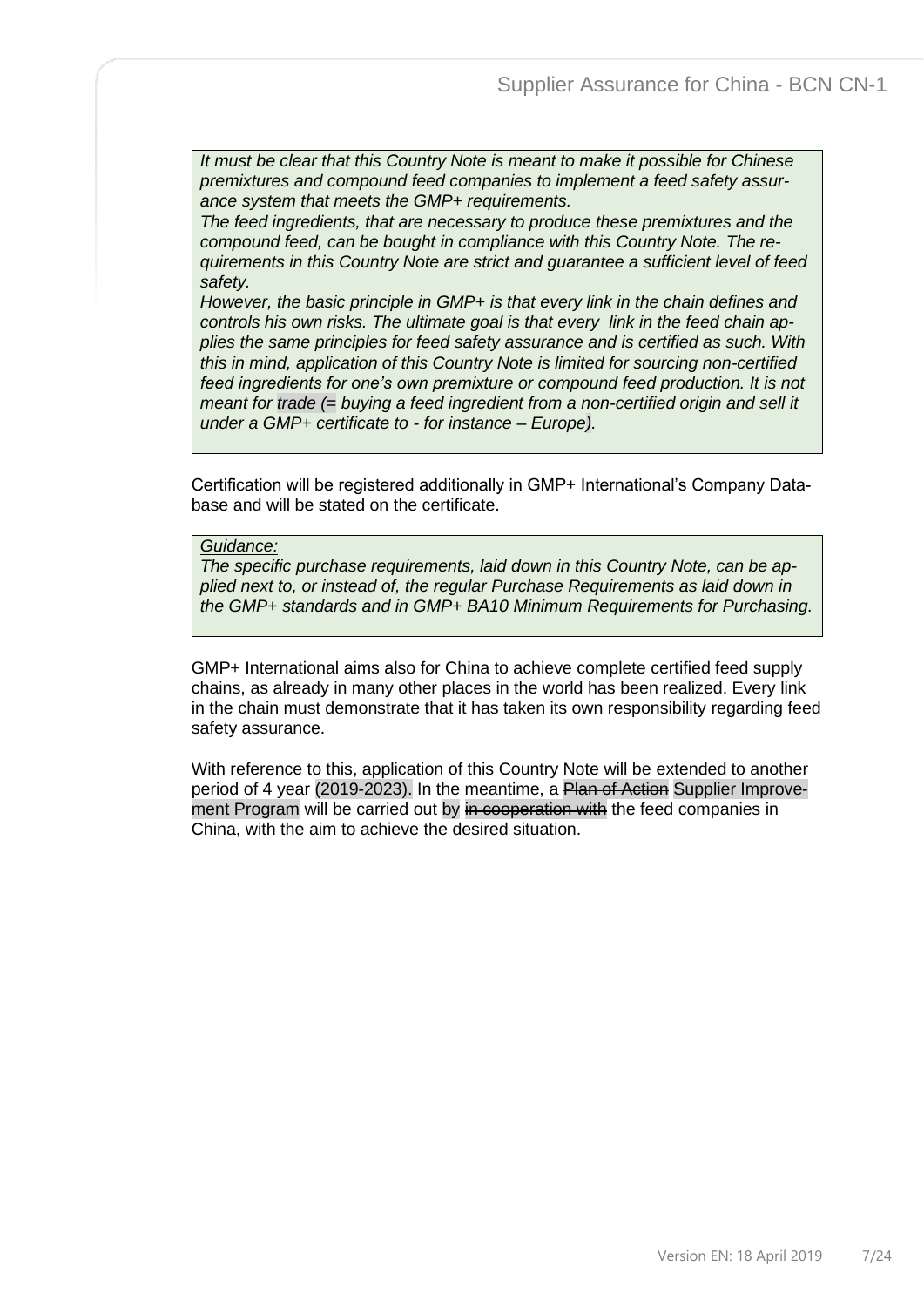# <span id="page-7-0"></span>**3 Terms and definitions**

See GMP+ A2 *Definitions and Abbreviations* for definitions*.* As a differentiation, the following specific definitions apply to this Country Note:

- a. Feed ingredient includes also feed premixtures, next to feed materials and feed additives
- b. Feed service: meant are the feed services for which the supplier according to the purchase requirements laid down in the Appendix GMP+ BA10 *Minimum Requirements for Purchasing,* should be GMP+ certified:
	- Bulk transport (road, inland waterway)
	- Storage & transshipment
	- Analysis

Note: For services like pest control, silo cleaning, brokerage, the service supplier does not have to be GMP+ certified.

c. Participant: The company participating in the GMP+ FSA module. In this Country Note this company is also referred to as: gatekeeper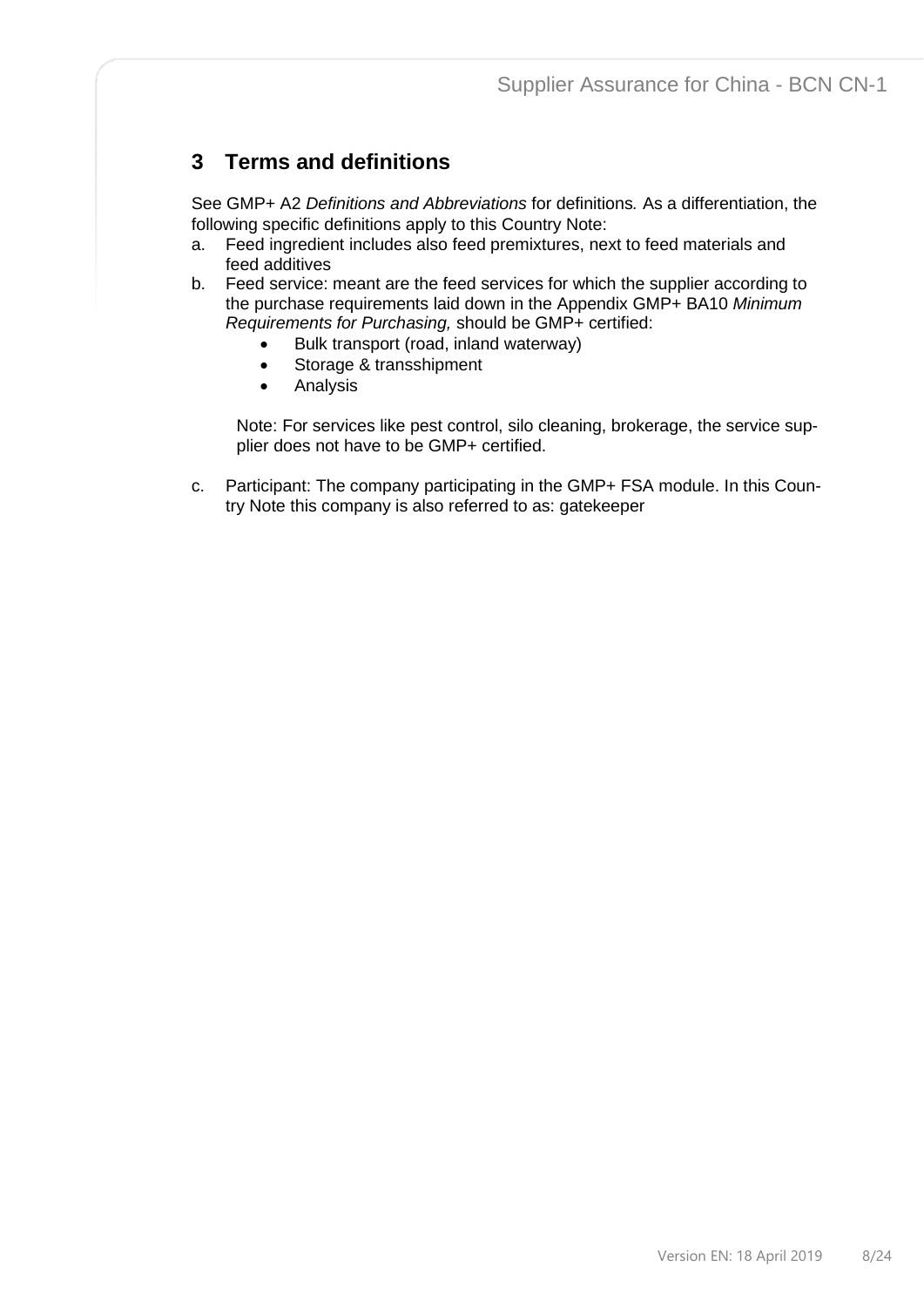# <span id="page-8-0"></span>**4 Gatekeeper requirements**

# <span id="page-8-1"></span>**4.1 Introduction**

Since 2000, the GMP+ FSA module stipulates the basic requirement that GMP+ participants may only purchase animal feed (compound feed, feed materials, feed additives and feed premixtures) as well as certain services related to animal feed (bulk transport, storage, analysis), from suppliers providing these products or services under a GMP+ certificate<sup>1</sup>.

A few specific exceptions to this basic requirement are laid down in the GMP+ FSA module (GMP+ BA10 *Minimum Requirements for Purchase*), enabling participants to purchase in these specific cases non-GMP+ certified feed products/feed services. In such cases, the purchasing GMP+ company is to be considered as a socalled gatekeeper. An example of such an exception is the so-called gatekeeper option for purchasing feed additives (see GMP+ BA10 *Minimum Requirements for Purchase, annex 2*).

Within a 'low GMP+ density' area, it has proven difficult for a feed company to comply with the requirement that all suppliers must be GMP+ certified as well. There are simply not enough certified suppliers of feed ingredients or feed services in these areas or countries.

This section contains requirements for a GMP+ certified company intending to perform the role of gatekeeper with respect to purchasing non-GMP+ certified feed ingredients (including premixtures) and feed services for use within the GMP+ chain. Compliance with these requirements ensures that the feed product the gatekeeper eventually produces and places on the market is of an equivalent safety level as when purchasing feed ingredients and feed services from GMP+ certified suppliers.

# <span id="page-8-2"></span>**4.2 Purchase of feed ingredients**

## <span id="page-8-3"></span>4.2.1 Scope

The following applies to purchasing feed materials, feed additives and feed premixtures (hereafter referred to as: feed ingredients) from non-GMP+ certified suppliers.

## *Guidance:*

*Meant are feed ingredients that are officially approved by feed legislation. Application of this Country Note is not meant for purchasing feed ingredients that are forbidden by applicable feed legislation.*

*Non-certified supplier: This is in most cases the producer. If there is a trader in between the gatekeeper and the producer, the required HACCP-analysis (*5 4*.2.3) must be extended as far as the producer.*

<sup>1</sup> Or under an approved equivalent certificate/standard. See GMP+ BA10 *Minimum Requirements for Purchase*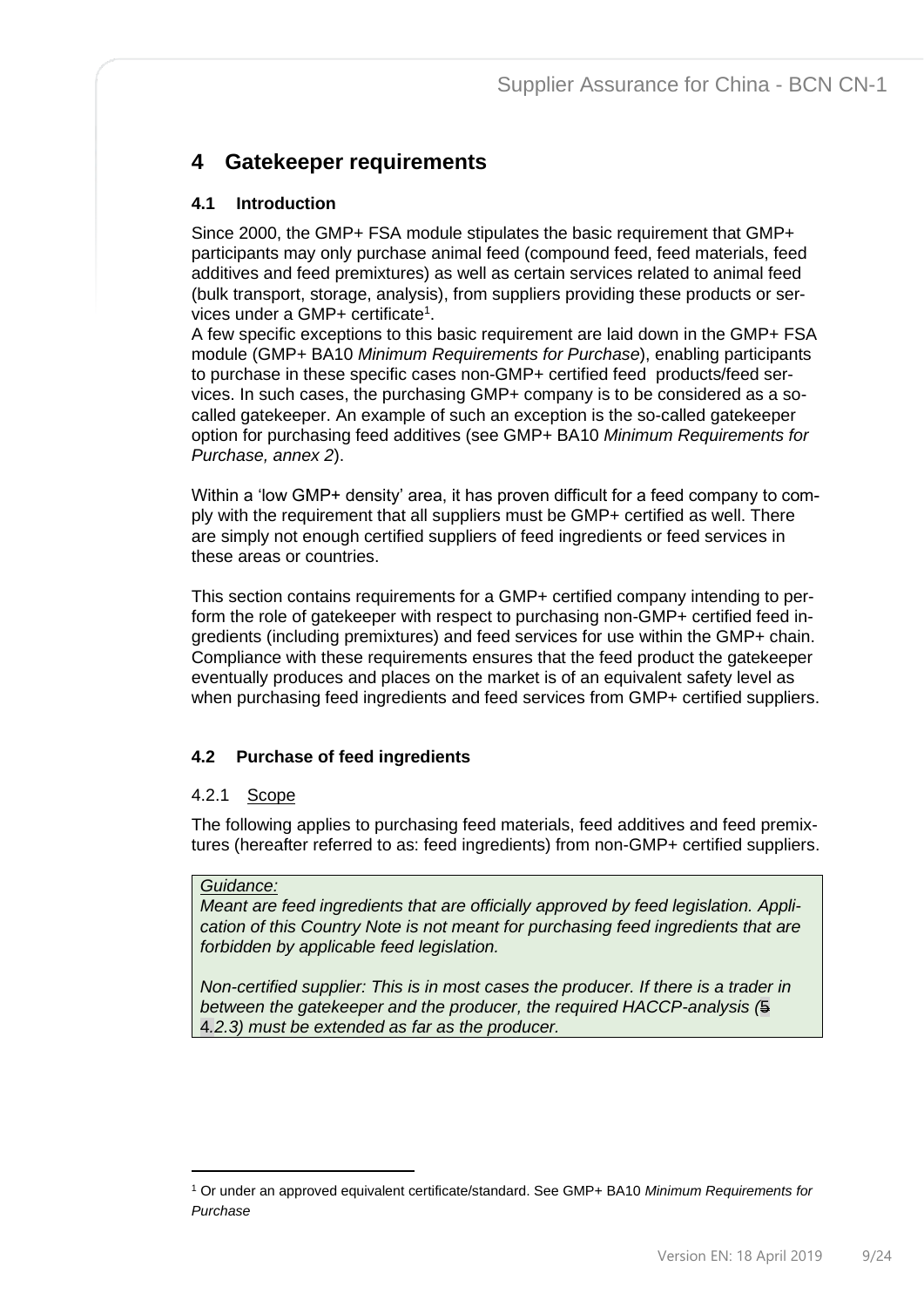# <span id="page-9-0"></span>4.2.2 General

The gatekeeper can purchase a feed ingredient from a non-GMP+ certified supplier, as long as the gatekeeper guarantees that the feed ingredient brought into and used in the GMP+ chain complies with GMP+ requirements.

The gatekeeper must conclude a quality agreement with the supplier relating to the rights and obligations regarding compliance with GMP+ requirements, and thus the feed safety.

## <span id="page-9-1"></span>4.2.3 HACCP hazard analysis

The gatekeeper must conduct a HACCP-based hazard analysis per supplier and per feed ingredient or group of feed ingredients.

#### *Guidance:*

*It may be decided for reasons of effectiveness to form groups of feed ingredients. Examples: 1) different feed materials originating from one production process; 2) premixtures, from one supplier and produced for one animal group (pigs, cows, poultry)*

*Such a group can be assessed all as one. It is important that:*

- *a. specific differences between the individual feed ingredients are examined critically;*
- *b. the production and storage conditions are equivalent;*
- *c. no major aspects relating to product safety are forgotten.*

This hazard analysis must at least consist of the following phases:

- a. Specification of the feed ingredient, including origin and production method.
- b. Process diagram (general/specific) of the feed ingredient's production up to and including its physical delivery to the gatekeeper.
	- 1. The hazard analysis must also include the pre-production phases of the feed ingredient insofar these are relevant for analysing possible hazards. This may concern (production of) raw materials used in the production of the feed ingredient.
	- 2. The hazard analysis must also include all post-production phases until delivery to the gatekeeper, including transport, (temporary) storage, repackaging etc.
- c. Hazard analysis: identification of hazards and risk assessment.
- d. Overview of the available general and specific control measures for controlling identified risks.
- e. Monitoring plan and results.

Information, provided by the supplier, can be used.

Further, the generic risk assessments of feed materials, published on the GMP+ International Portal (GMP+ Monitoring database) give an insight into generically defined hazards. Assessing and – if appropriate - controlling these hazards must be given sufficient attention.

The gatekeeper must decide if additional control measures are necessary.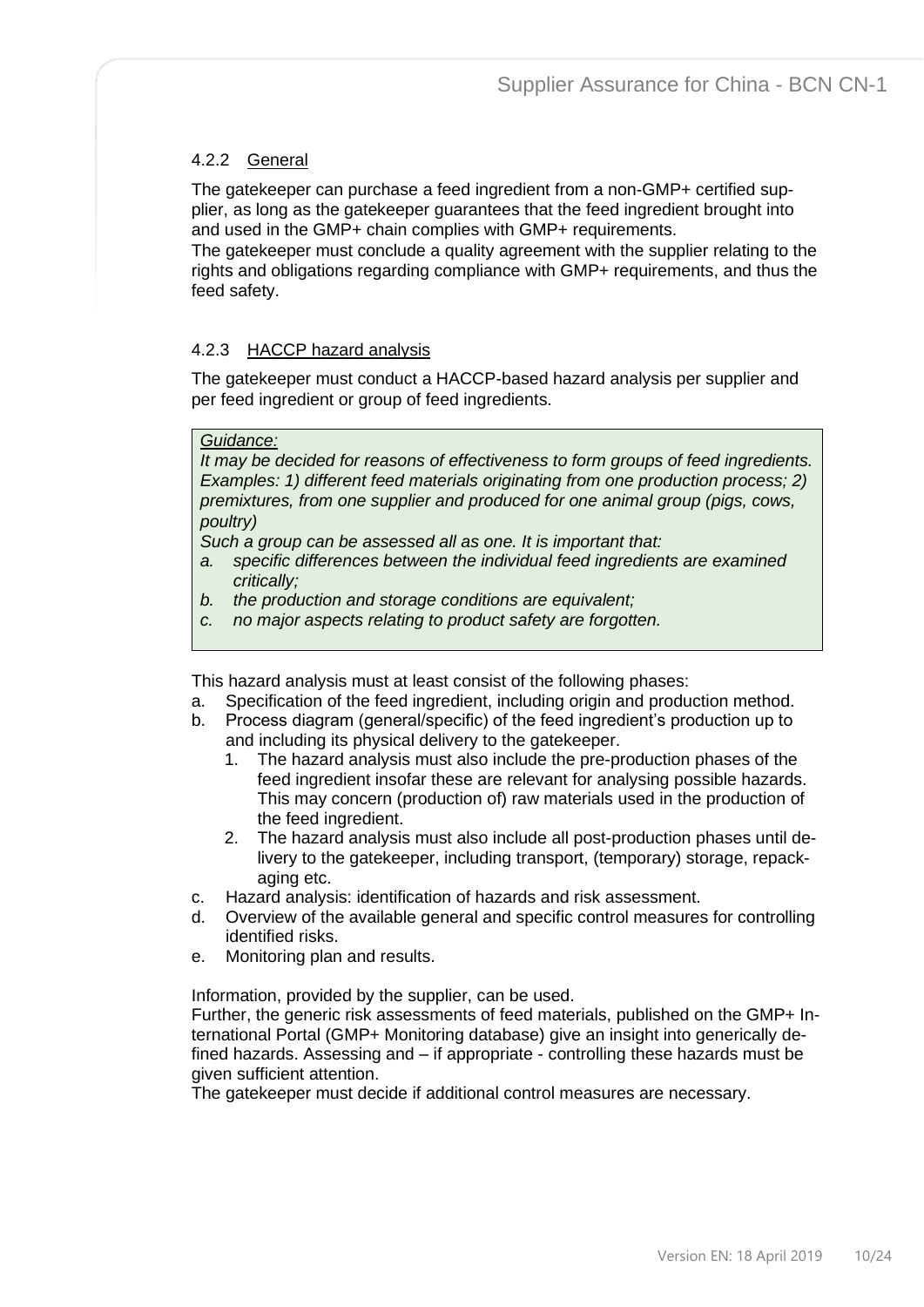#### *Guidance:*

*In Annex 1 of this Country Note, an example of a sheet is given, which can be used to summarize the results of the hazard analysis*

#### <span id="page-10-0"></span>4.2.4 Monitoring and auditing

#### **Monitoring**

The gatekeeper must also decide if additional monitoring is necessary. The frequency of sampling & analysing depends on the risk profile of the feed ingredient, the results of the hazard analysis and the quality assurance applied by the supplier.

Sampling must be done in compliance with generally accepted sampling methods.

Furthermore, the following applies:

- a. If feed ingredients are bought in bags or big-bags, sampling is based on the number of bags or big-bags (the general basis is the square root of the number of bags).
- b. Sampling may take place in the production, loading or delivery site.
- c. During first delivery (= a new supplier and/or a new feed ingredient), an analysis must be conducted before first use.

The samples must be analysed in compliance with GMP+ BA4 *Minimum requirements for sampling and analysis*, and additionally - if it becomes apparent from the hazard analysis conducted by the gatekeeper – on other relevant parameters as well.

#### Audits

The gatekeeper must also decide if additional auditing of the supplier is necessary. If so, the frequency depends on the risk profile of the feed ingredient, the results of the hazard analysis and the quality assurance applied by the supplier.

Audits may be carried out by:

- 1. The gatekeeper's qualified staff;
- 2. An appropriately accredited inspection or certification body contracted by the gatekeeper or supplier.

Audits may also be conducted on behalf of a group of companies.

#### <span id="page-10-1"></span>4.2.5 File

The gatekeeper must further compile a file with at least (results of) the above mentioned items. This file must also include:

- b. The written quality agreement (such as a contract) with the supplier.
- c. All results of monitoring and audits conducted by or on behalf of the gatekeeper.

This file must be part of the GMP+ documentation, and must be controlled and updated as such.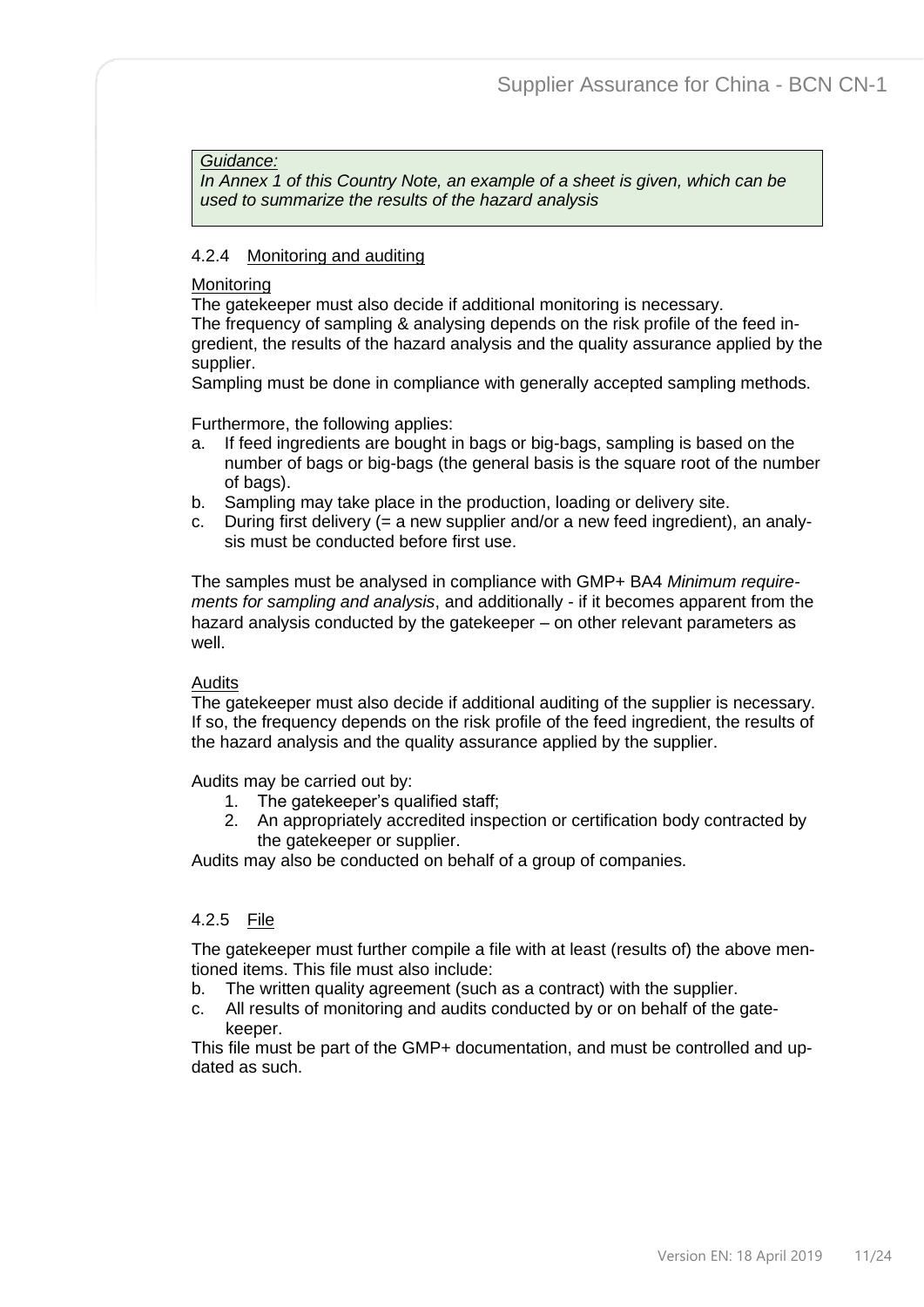## <span id="page-11-0"></span>4.2.6 Action Plan Supplier Improvement Program

The gatekeeper must set up an Action Plan to achieve that suppliers meet the regular GMP+ requirements, as laid down in GMP+ BA10 *Minimum requirements Purchase*. This means that each supplier assures his own products and activities, and is certified as well.

This Action Plan must have clear actions and activities to stimulate suppliers to meet the relevant requirements, and clear end dates when results or sub results are achieved, yearly..

This Plan of Action may be set up together with other companies, and may include the support of, for instance, GMP+ International.

#### *Guidance:*

*The above described gatekeeper's principle can be applied only temporary. The ultimate aim must be that also in China each link in the feed chain takes his responsibility and assures his activities and products by his own feed safety assurance system, and be certified as such.* 

*It should not be necessary to apply a general gatekeeper option as it is laid down in this Country Note, for years and years.*

The gatekeeper shall set up a Supplier Improvement Program aiming to achieve that all his feed ingredients suppliers<sup>2</sup> will establish and operate a certified GMP+ Feed Safety Management System within a determined timeframe.

This Supplier Improvement Program shall have:

- calculation of the initial situation of the gatekeeper
	- o calculation of total feed production volume,
	- $\circ$  % of this total volume which is meant to be GMP+ FSA assured, and
	- o % GMP+FSA assured feed ingredients coming from already assured sources
- clear actions and activities ('milestones') to stimulate suppliers to meet the relevant requirements, and clear end dates when results are achieved, yearly.
- clear criteria for evaluation and decision about continuation of the relation between gatekeeper and supplier. Every year an evaluation shall be made.
- yearly assessment of achieved results and updating of proposed goals on % volume of feed ingredients which comes from assured sources.
- if initial situation changes, for instance due to new products and/or new suppliers, the Supplier Improvement Program must be reviewed and adapted to the new situation.

This Supplier Improvement Program may be set up together with other companies, and may include the support of, for instance, GMP+ International.

The Supplier Improvement Program shall last for max. 4 years.

*<sup>2</sup> Meant are the feed ingredients suppliers which are not certified*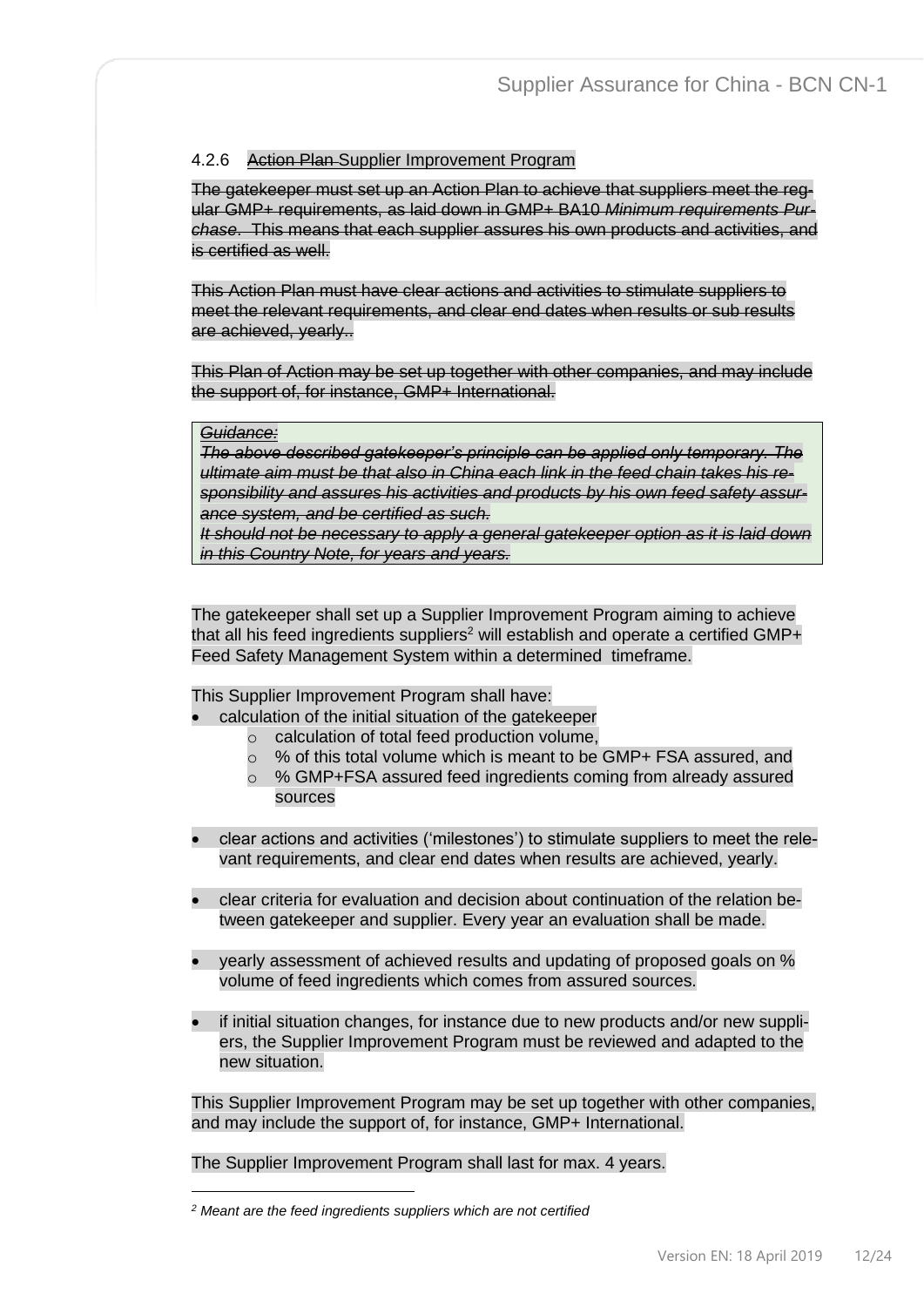## <span id="page-12-0"></span>**4.3 Purchase of transport**

#### <span id="page-12-1"></span>4.3.1 Scope

Transport in (big) bags does not have to be certified. For this, the general requirements in 54.3.2 are applicable.

Bulk transport has to be carried out by a certified transporter.

If the participant

- has means of bulk transport himself, he must additional be certified for this scope. See for this GMP+ B4-standard.
- contracts a transporter, preferably this transporter must be GMP+ certified.
- Next to this, also non-certified transport may be used. If so, the requirements in  $\overline{5}$  4.3.2 and  $\overline{5}$  4.3.3 are applicable. The participant acts as a gatekeeper

#### <span id="page-12-2"></span>4.3.2 General

All means of transport (whether by ship, barge, road vehicle, rail, container or other transport system) whether owned or contracted to carry any kind of feed (feed ingredients, compound feed, premixtures), whether in bulk or packed, must be appropriate and adequately controlled with specific regard to hygiene and potential contamination with previous loads.

If the participant is responsible for the transport he must control this by himself, and at least comply with the requirements in this chapter. If a third party (for example: a supplier) is responsible for the transport, the participant must make proper and clear arrangements to make sure the transport is carried out in compliance with the requirements in this chapter, and the participant must also check that the arrangements are met.

In the case of transporting feed in sealed containers or packaging, risk assessments must consider any potential hazards and ensure that controls effectively preclude any serious risk of contamination.

#### *Guidance:*

*It is very important to implement an appropriate cleaning procedure if the means of transport are used for subsequent transport. This is of course the case when a bulk carrier is used, or a container. But sometimes also (big) bags are used again.*

*The cleaning procedure must at least ensure that the feed transported is not contaminated with harmful substances of previous loads.*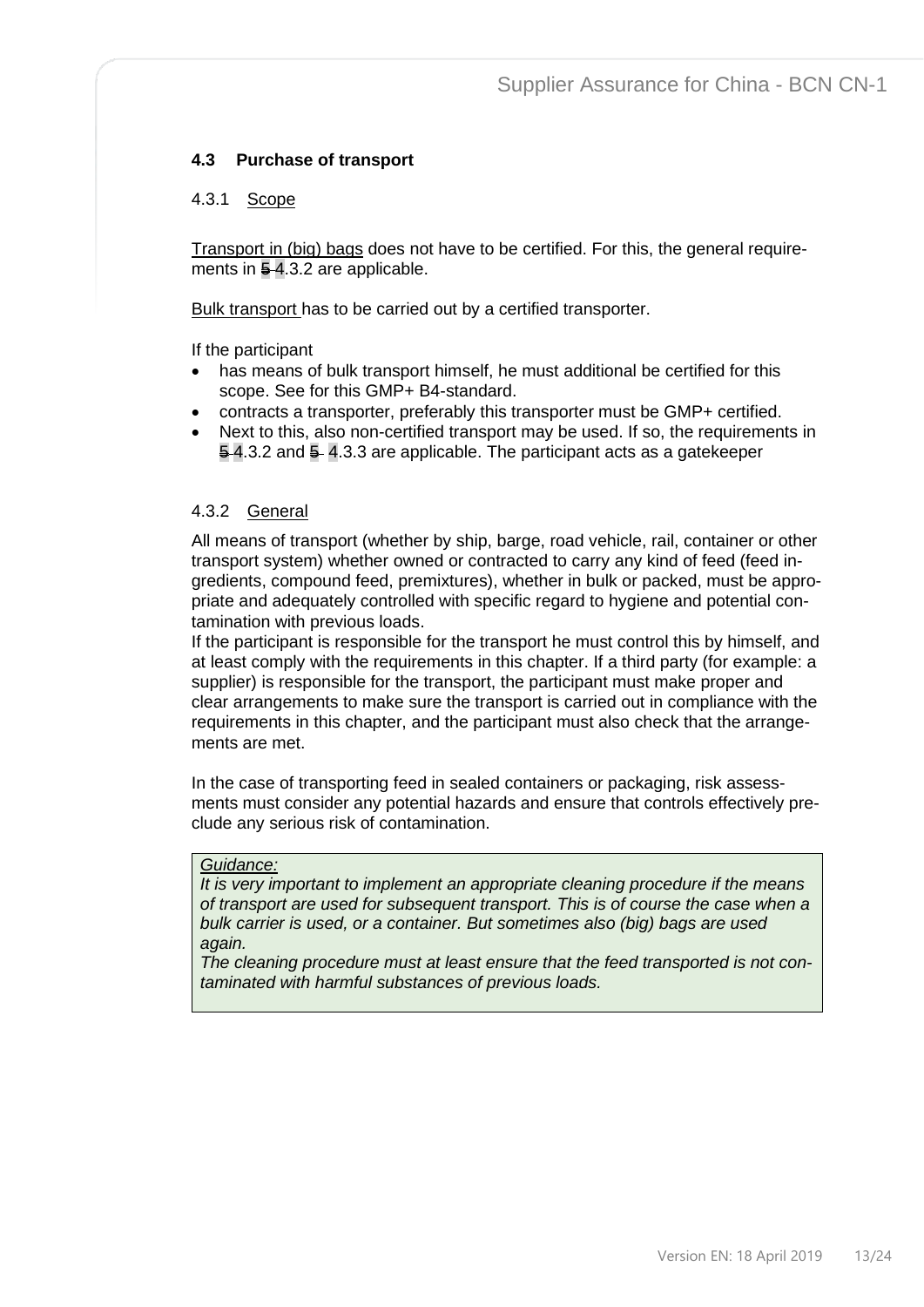# <span id="page-13-0"></span>4.3.3 Controlling non-certified bulk transport

Contracting non-GMP+ certified bulk transport of feed is subject to the following conditions:

a. The gatekeeper must adequately instruct non-GMP+ certified transporters about the relevant GMP+ requirements regarding transport, including all requirements regarding cleaning and/or disinfection. The requirements in de IDTF-database<sup>3</sup> are applicable, as a minimum. Also, there must be instructions about registration of loads, inspections and

cleaning. See for details about inspections and registration the next items.

- b. The gatekeeper is responsible and must guarantee that load compartments (railway wagons, road bulk carriers, containers) are sufficient cleaned before loading. In ports, only food grade containers may be used
- c. Before the load compartment may be loaded, it must be inspected and released by a load inspector. A 'load inspector' is someone with the required knowledge and skills (based on training and experience) for inspecting a load compartment for suitability with respect to loading/transporting feed products.
- d. The load inspector must have clear instructions and his activities must be controlled in the gatekeeper's quality system.
- e. The gatekeeper and/or transport company contracted must record the following details with regard to the transport of the feed products:
	- 1. A transport record for each load compartment with details regarding prior loads;
	- 2. Details regarding each load compartment with respect to all cleaning and disinfection procedures carried out;
	- 3. Details of the inspections carried out per load compartment, including the cleaning inspection of the load compartment prior to loading.
	- The inspection is conducted by a load inspector prior to loading the vehicle.
- f. The gatekeeper and the transport company contracted are to confirm their agreement in writing.
- g. The gatekeeper conducts periodical inspections ('internal audit') ensuring compliance with agreements as concluded.
- h. The above details must be available for an audit as part of a third party certification.

<sup>&</sup>lt;sup>3</sup> The IDTF-database may be consulted through the GMP+ International's Portal.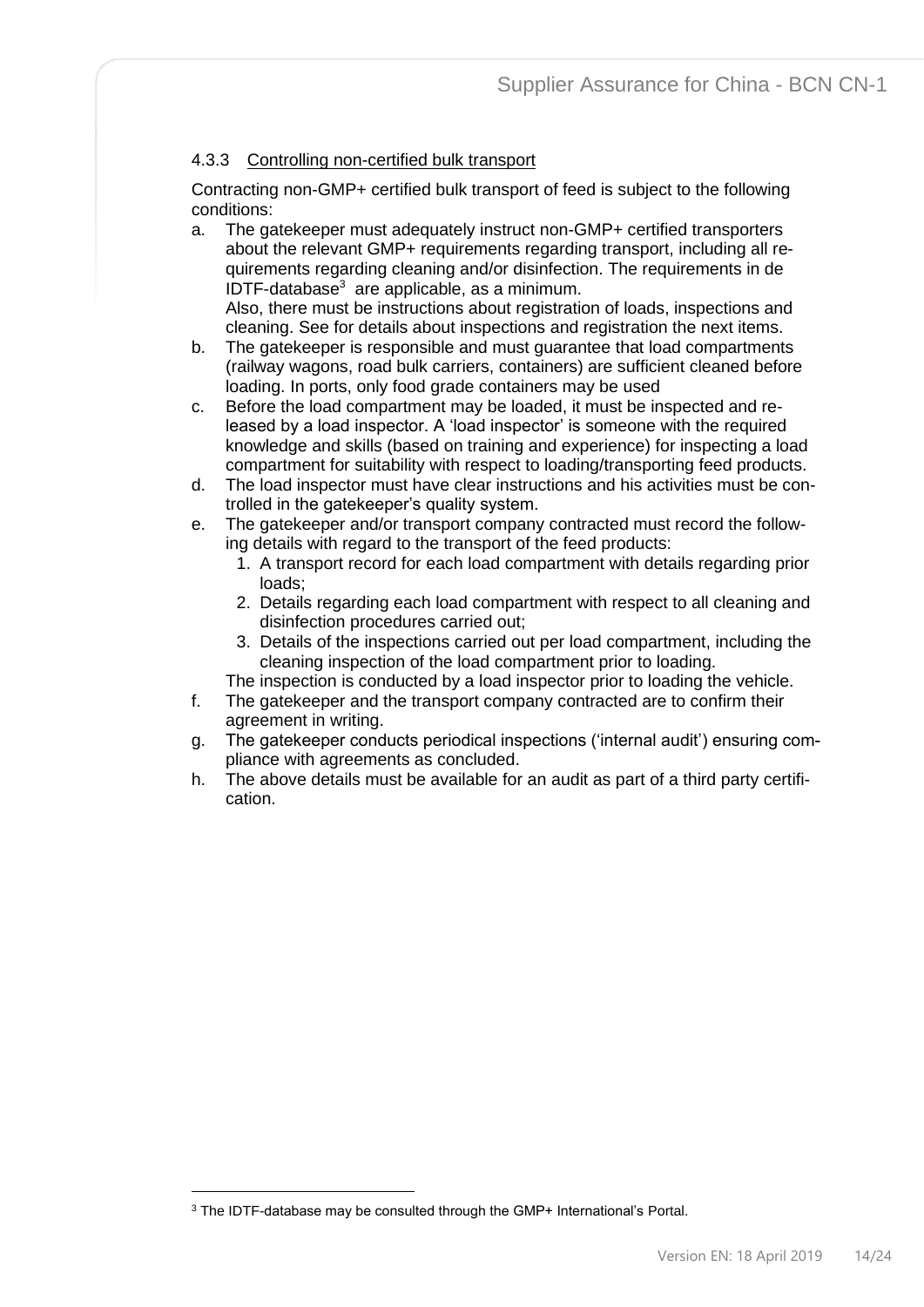If another company (for example the producer of a feed material, who supplies the feed material to the GMP+ company) is responsible for arranging the bulk transport, the GMP+ company must made clear arrangements with this other company the transport complies with the above mentioned requirements.

#### **Carry over**

If non-GMP-certified bulk transport is contracted for the transport of compound feed or premixtures, the gatekeeper must adequately instruct the non-GMP+ certified to control the risk of carry-over of veterinary medical products and feed additives. An appropriate instruction must comply with the relevant residue level for veterinary medical products and feed additives. Control and cleaning measures must ensure that the relevant residue levels are met.

# <span id="page-14-0"></span>**4.4 Purchase of storage**

#### <span id="page-14-1"></span>4.4.1 General

All means of storage whether owned or contracted to store either raw materials or feed ingredients, whether in bulk or packed, must be appropriate and adequately controlled with specific regard to hygiene and potential contamination.

In the case of storage of raw materials or feed ingredients in sealed containers or packaging, risk assessments must consider any potential hazards and ensure that controls effectively preclude any serious risk of contamination. Storage in (big) bags does not have to be certified.

## <span id="page-14-2"></span>4.4.2 Storage in bulk

GMP+ requires storage in bulk to be carried out by certified storage companies. Next to this, also non-certified storage may be used. If so, the next requirements are applicable.

When outsourcing storage (for bulk) to a non-GMP+ certified storage company, the gatekeeper must comply with the following requirements:

- a. The gatekeeper carries out an inspection (or has one carried out) focusing on aspects relating to feed safety, such before use of the storage facilities.
- b. The gatekeeper must instruct the storage company relating to compliance with the relevant basic requirements (hygiene, pest control, tracing and tracking etc.), the control measures to be implemented and the audits and inspections to be carried out. This is meant to provide guarantees regarding storage of feed ingredients equivalent to GMP+.
- c. The gatekeeper conducts periodical inspections ('internal audit') ensuring compliance with agreements as concluded.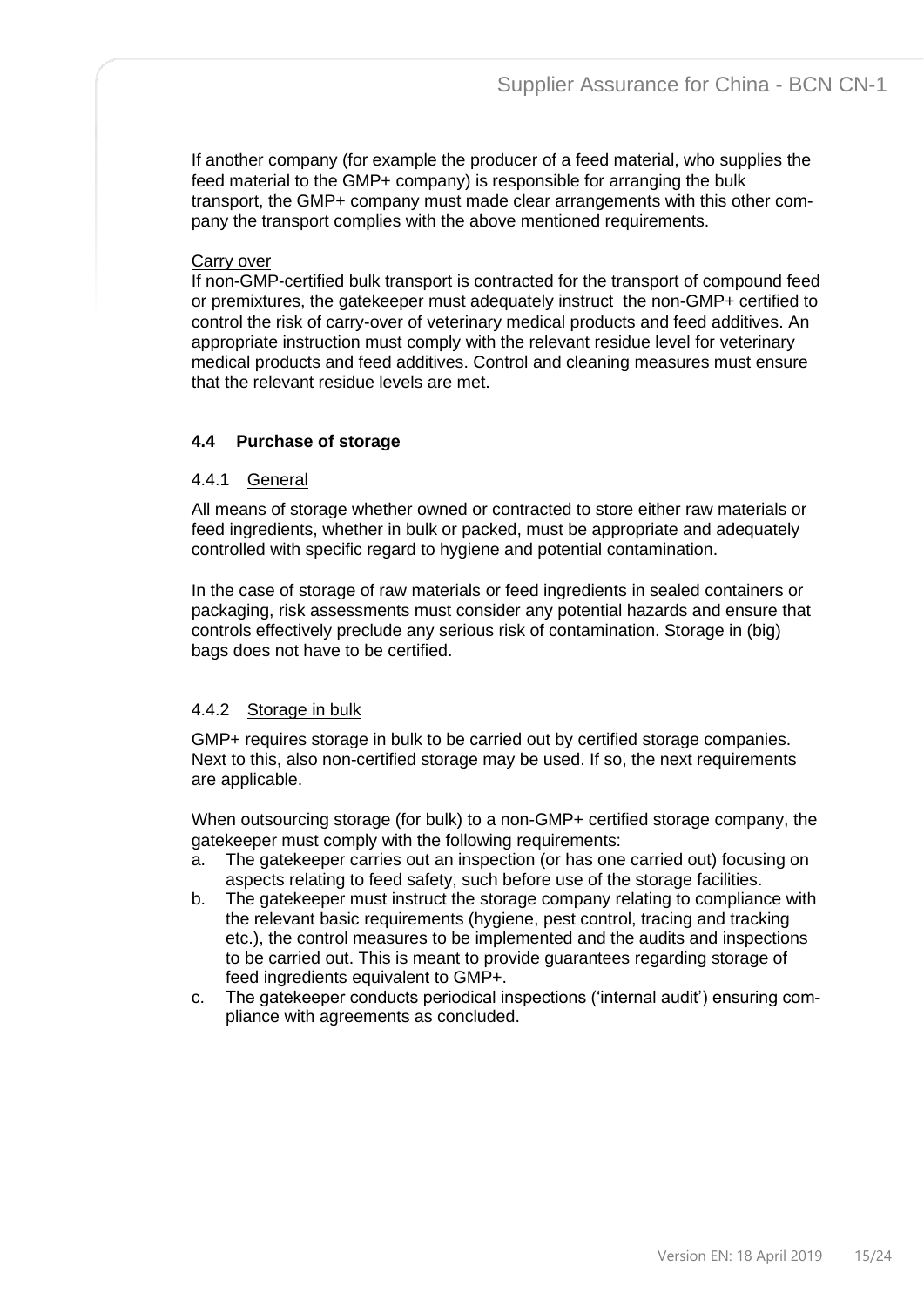# <span id="page-15-0"></span>**4.5 Purchase of laboratory analysis**

If measurement and monitoring takes place by way of an analysis this must – preferably -be carried out by a laboratory that is accepted within the GMP+ FSA module.

At his moment laboratories are accepted who – for the specific analyses - are certified according:

- a. GMP+ B10
- b. ISO 17025

It is important to verify that the analysis concerned, is covered under the scope of the certification.

If it is not reasonably possible to make use of a laboratory with either a GMP+ B10 certification or an ISO-17025 accreditation for the analysis in question then a company can also make use of

- a. An ISO-17025 laboratory which is accredited for other analyses
- b. An ISO-9001(2008)-certified laboratory.
- c. A laboratory which is accredited by the government

If a laboratory does not comply with the above then it is in any event important that the laboratory produces results in a reliable fashion and that an independent third party has assessed this positively.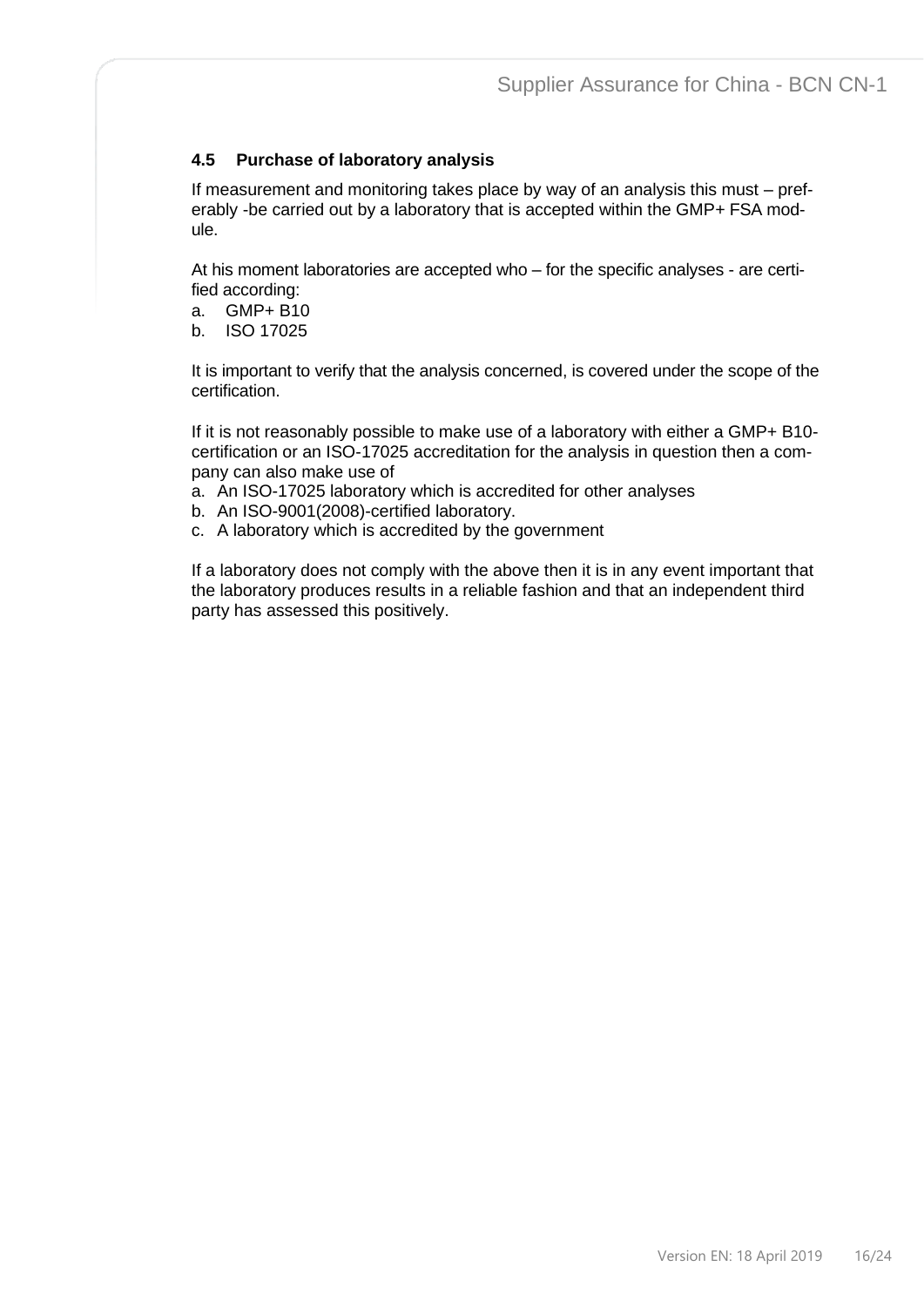# <span id="page-16-0"></span>**5 Specific remarks regarding application of GMP+**

1) The Appendix GMP+ BA1 *Specific Feed Safety Limits* is applicable unless the Chinese feed legislation has laid down stricter product standards.

#### *Guidance:*

*Within the GMP + FSA module, the safety of the feed is particularly specified in (maximum) limits for so-called undesirable substances and maximum limits for residues of veterinary medical products. These so-called product standards are laid down in Appendix GMP+ BA1 'Specific Feed Safety Limits', which is an important appendix and applicable for all GMP+-certified companies.*

The Appendix GMP+ BA3 *Minimum Requirements Negative List* is applicable unless the Chinese feed legislation has stricter requirements

- 2) If a compound feed company produces also premixtures, this should be assured under GMP+ certification.
- 3) The feed products, used as a carrier in premixtures, can be purchased under gatekeeper conditions laid down in chapter 4 of this Country Note.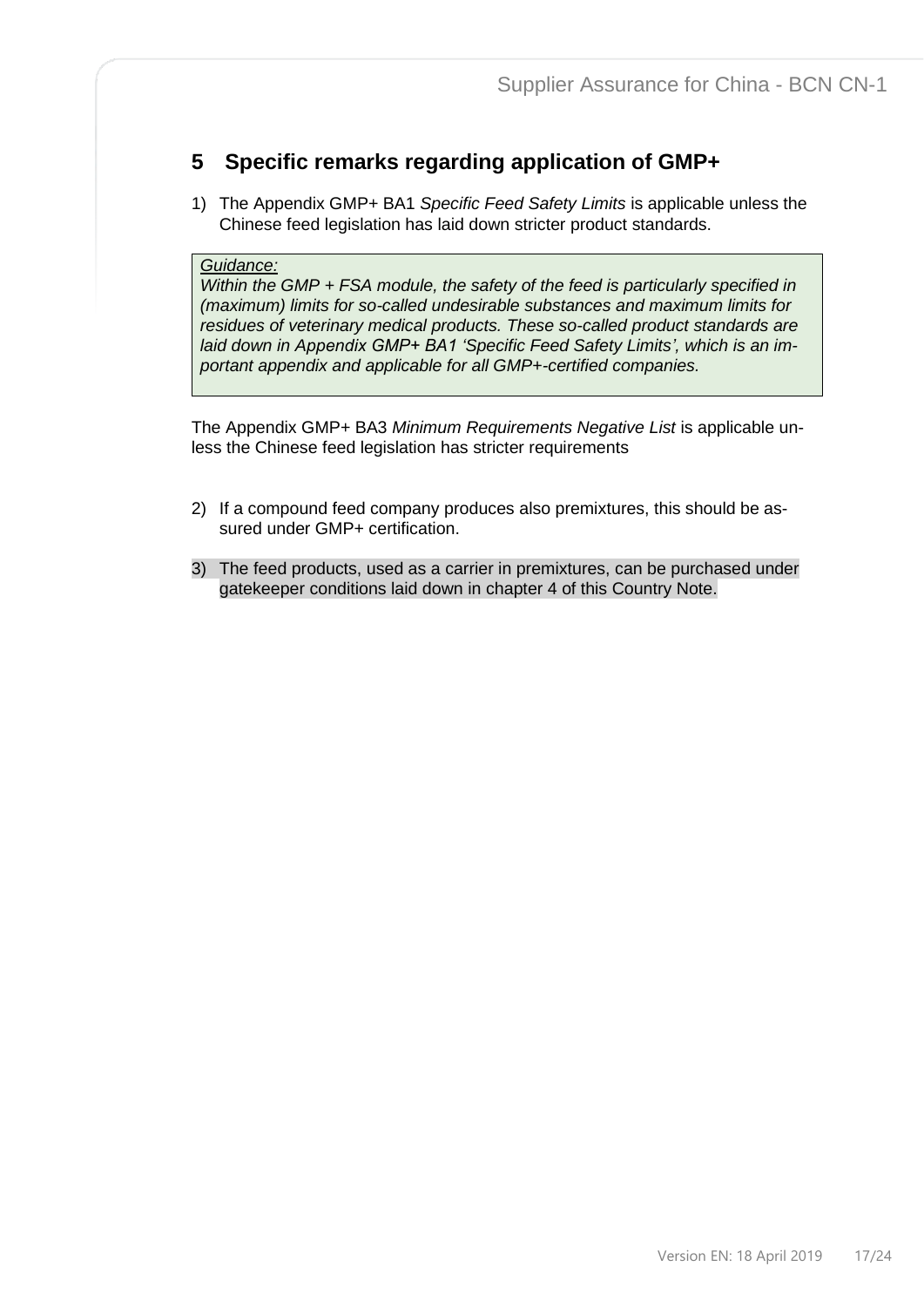# <span id="page-17-0"></span>**Annex 1: Example of a feed safety sheet**

A feed safety sheet is intended to provide information in a structured way about the product, the production process and the safety measures used. A model of this is shown below. Note:

- The model shown is an example. The point is that the information should be shown systematically.
- Possibly not all the information has been provided by the manufacturer in full, certainly not if the product comes to the end user via a trade channel. In that case each link can add to the information (for example with details of transport, interim storage, etc.).

| <b>FEED SAFETY SHEET</b>  |                                                                                                          | 0.1. Product        |  |
|---------------------------|----------------------------------------------------------------------------------------------------------|---------------------|--|
|                           |                                                                                                          | 0.2. Version number |  |
|                           |                                                                                                          | 0.3. Version date   |  |
| 1.                        | Responsibility for the feed safety sheet                                                                 |                     |  |
| 1.1.                      | Name                                                                                                     |                     |  |
| 1.2.                      | <b>Address</b>                                                                                           |                     |  |
| 1.3.                      | Approved by                                                                                              |                     |  |
| 2.                        | Identification of the product                                                                            |                     |  |
| 2.1.                      | Product name                                                                                             |                     |  |
| 2.2.                      | Trade name                                                                                               |                     |  |
| 2.3.                      | Article code                                                                                             |                     |  |
| 2.4.                      | Permit number                                                                                            |                     |  |
| 2.5.                      | Product description                                                                                      |                     |  |
| 2.6.                      | Origin                                                                                                   |                     |  |
| 2.7.                      | Supplied by                                                                                              |                     |  |
| Product description<br>3. |                                                                                                          |                     |  |
| 3.1.                      | Production process                                                                                       |                     |  |
| 3.2.                      | Raw materials and<br>auxiliary substances<br>used (including feed<br>additives and pro-<br>cessing aids) |                     |  |
| 3.3.                      | Logistical process<br>(transport, (interim)<br>storage, packaging)                                       |                     |  |
| 3.4.                      | Storage life                                                                                             |                     |  |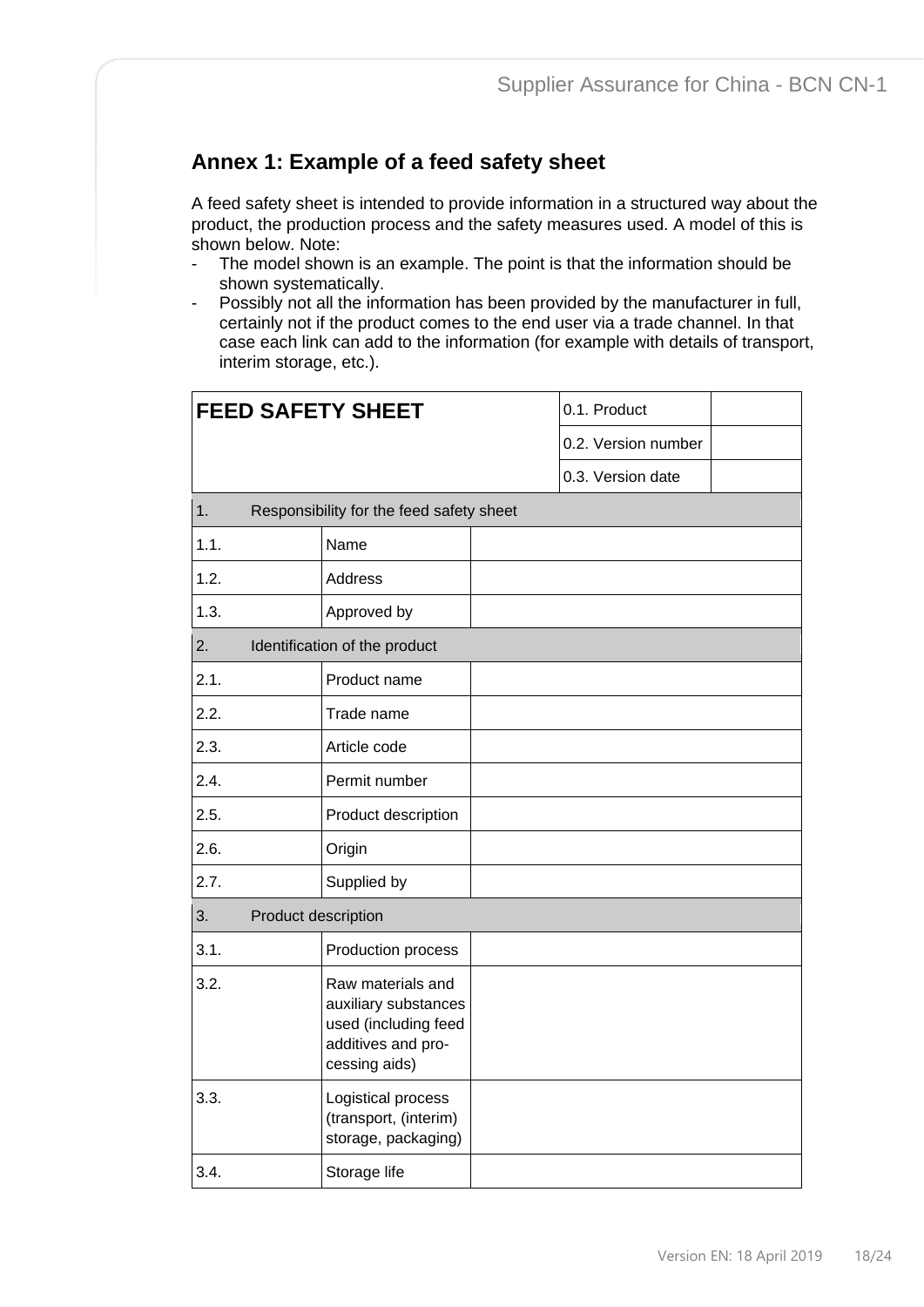| 3.5.            | Indicative analysis                                  | Parameter | Unit Average   | Min.               | Max. |
|-----------------|------------------------------------------------------|-----------|----------------|--------------------|------|
|                 |                                                      |           |                |                    |      |
|                 |                                                      |           |                |                    |      |
|                 |                                                      |           |                |                    |      |
|                 |                                                      |           |                |                    |      |
| 4.              | Norms / requirements                                 |           |                |                    |      |
| 4.1.            | Relevant legislation<br>and other require-<br>ments. |           |                |                    |      |
| 4.2.            | Relevant norms /<br>requirements                     | Parameter | Unit Statutory | Contractual Inter- | nal  |
|                 | (chemical, physical,<br>microbiological)             |           |                |                    |      |
|                 |                                                      |           |                |                    |      |
|                 |                                                      |           |                |                    |      |
| 4.3.            | Intended use                                         |           |                |                    |      |
| 4.4.            | Storage and reten-<br>tion conditions                |           |                |                    |      |
| 4.5.            | Transport require-<br>ments                          |           |                |                    |      |
| 4.6.            | Processing instruc-<br>tions                         |           |                |                    |      |
| 5.<br>Labelling |                                                      |           |                |                    |      |
|                 |                                                      |           |                |                    |      |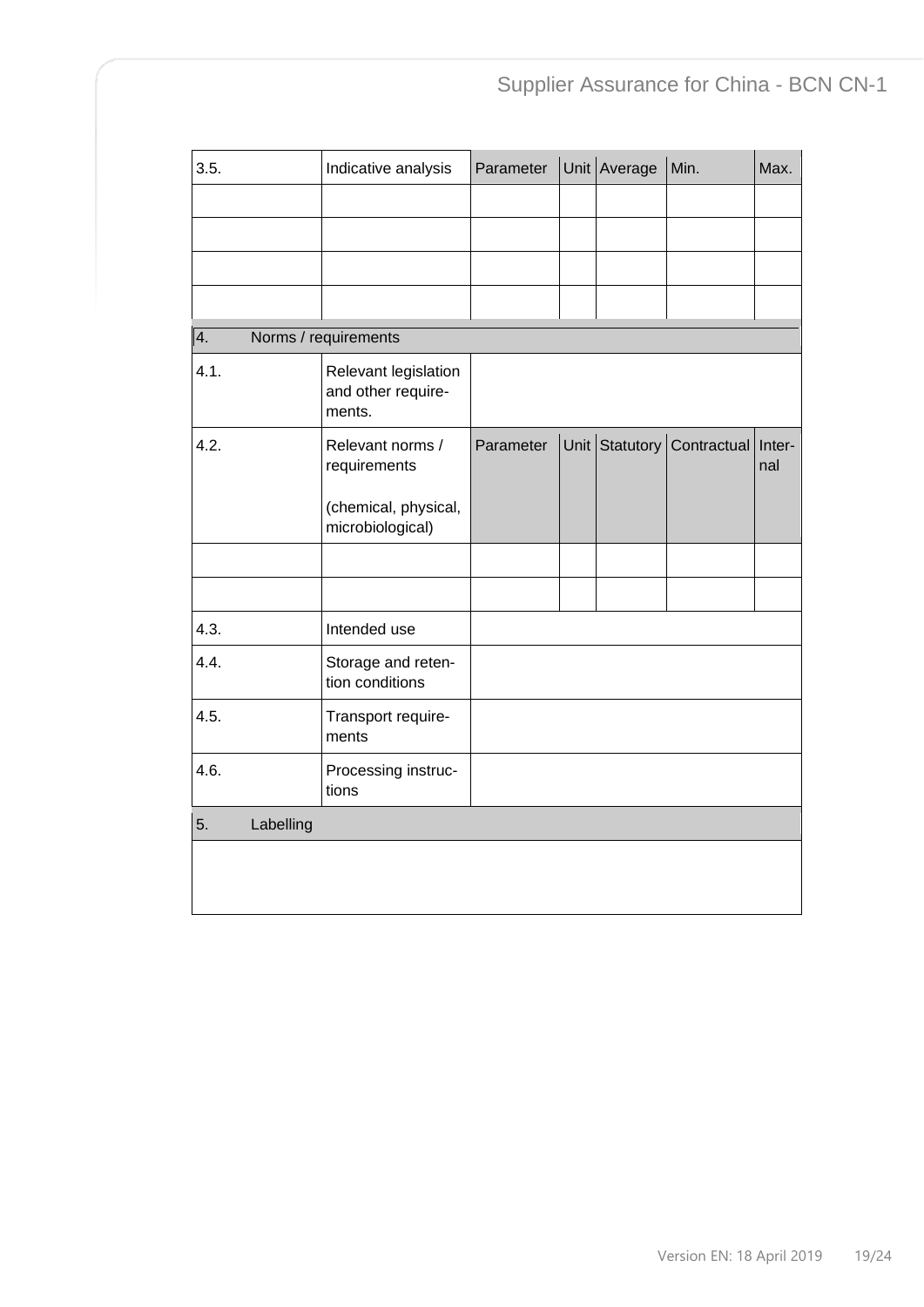| 6.<br><b>HACCP</b>                             |                      |                            |          |      |              |             |
|------------------------------------------------|----------------------|----------------------------|----------|------|--------------|-------------|
| 6.1. Hazard                                    | 6.2. Risk assessment |                            |          |      | 6.3. Control | 6.4. Reason |
|                                                | Cat.<br>(C,<br>M, F) | chance                     | Severity | risk | measure      |             |
|                                                |                      |                            |          |      |              |             |
|                                                |                      |                            |          |      |              |             |
|                                                |                      |                            |          |      |              |             |
| $\overline{7}$ .                               | Monitoring           |                            |          |      |              |             |
| 7.2. Sampling moment / point<br>7.1. Parameter |                      | 7.3. Frequency of analysis |          |      |              |             |
|                                                |                      |                            |          |      |              |             |
|                                                |                      |                            |          |      |              |             |
|                                                |                      |                            |          |      |              |             |
| <b>Remarks</b><br>8.                           |                      |                            |          |      |              |             |
|                                                |                      |                            |          |      |              |             |
|                                                |                      |                            |          |      |              |             |
|                                                |                      |                            |          |      |              |             |

# Explanatory note to the feed safety sheet

| <b>Field</b> | <b>Subject</b>                                            | <b>Explanation</b>                                                                                                                                         |
|--------------|-----------------------------------------------------------|------------------------------------------------------------------------------------------------------------------------------------------------------------|
| 0.           | Identification of the<br>feed safety sheet                | Field 0 identifies the feed safety sheet. For the pur-<br>poses of correct identification this field is repeated on<br>each page of the feed safety sheet. |
| $0.1$ .      | Product                                                   | Product name                                                                                                                                               |
| 0.2.         | Version number                                            | Version number of the feed safety sheet.                                                                                                                   |
| 0.3.         | Version date                                              | Date on which the version was adopted and put into cir-<br>culation.                                                                                       |
| 1.           | <b>Person responsible</b><br>for the feed safety<br>sheet | This field identifies the author of the feed safety sheet.<br>This will generally be the producer of the product but<br>may be the supplier.               |
| 1.1.         | Name                                                      | Identify the organisation which is responsible for the<br>feed safety sheet.                                                                               |
| 1.2.         | Address                                                   | Specify the full address, telephone number, etc. Prefer-<br>ably also specify the E-mail address and website.                                              |
| 1.3.         | Approved by                                               | Specify the person who authorised the feed safety<br>sheet.                                                                                                |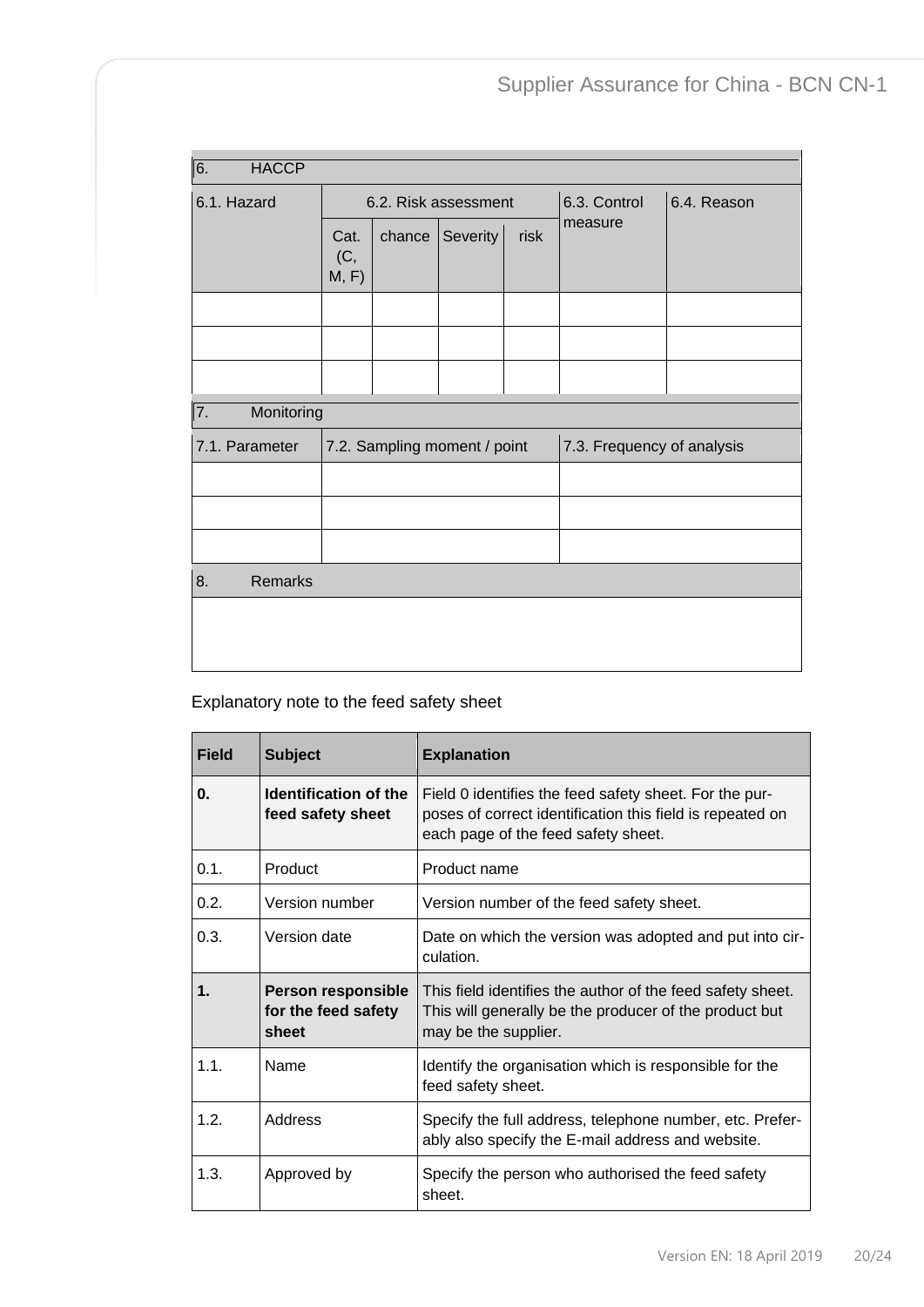| <b>Field</b> | <b>Subject</b>                                      | <b>Explanation</b>                                                                                                                                                                    |
|--------------|-----------------------------------------------------|---------------------------------------------------------------------------------------------------------------------------------------------------------------------------------------|
| 2.           | <b>Product identifica-</b><br>tion                  | Field 2 gives an accurate identification of the product.                                                                                                                              |
| 2.1.         | Product name                                        | Identify the product. Use the designation as prescribed<br>in the legislation                                                                                                         |
| 2.2.         | Trade name                                          | State here the usual brand name of the product.                                                                                                                                       |
| 2.3.         | Article code                                        | Internal company article number. Specify "n/a" if no use<br>is made of an internal company article number.                                                                            |
| 2.4.         | Permit number                                       | Statutory certification number. State "n/a" if the legisla-<br>tion does not recognise a permit number.                                                                               |
| 2.5.         | Product description                                 | Description of the product, preferably in accordance<br>with the descriptions in the Feed Support Products                                                                            |
| 2.6.         | Origin                                              | Describe the origin as accurately as possible. Possibili-<br>ties are:<br>Name and address details of the producer<br>Address details of the production location<br>Country of origin |
| 2.7.         | Supplied by                                         | If different to 2.6.                                                                                                                                                                  |
| <b>Field</b> | <b>Subject</b>                                      | <b>Explanation</b>                                                                                                                                                                    |
| 3.           | <b>Product description</b>                          | Field 3 describes the characteristics of the product.                                                                                                                                 |
|              |                                                     |                                                                                                                                                                                       |
| 3.1.         | Production process                                  | Brief but as accurate as possible description of the pro-<br>duction process of the product including a flow chart.                                                                   |
| 3.2.         | Used raw materials<br>and auxiliary sub-<br>stances | All the raw materials and auxiliary substances used (in-<br>cluding processing aids)                                                                                                  |
| 3.3.         | Logistical process                                  | Describe the logistical process gone through by the<br>product from the (primary) production up to and includ-<br>ing delivery to the end-user.                                       |
|              |                                                     | State the method of transport of the product, any (in-<br>terim) storage and the method of packaging in the vari-<br>ous stages in the logistical process.                            |
|              |                                                     | NOTE: the norms and requirements with respect to<br>storage, retention, packaging and transport conditions<br>are described in fields 4.4 and 4.5.                                    |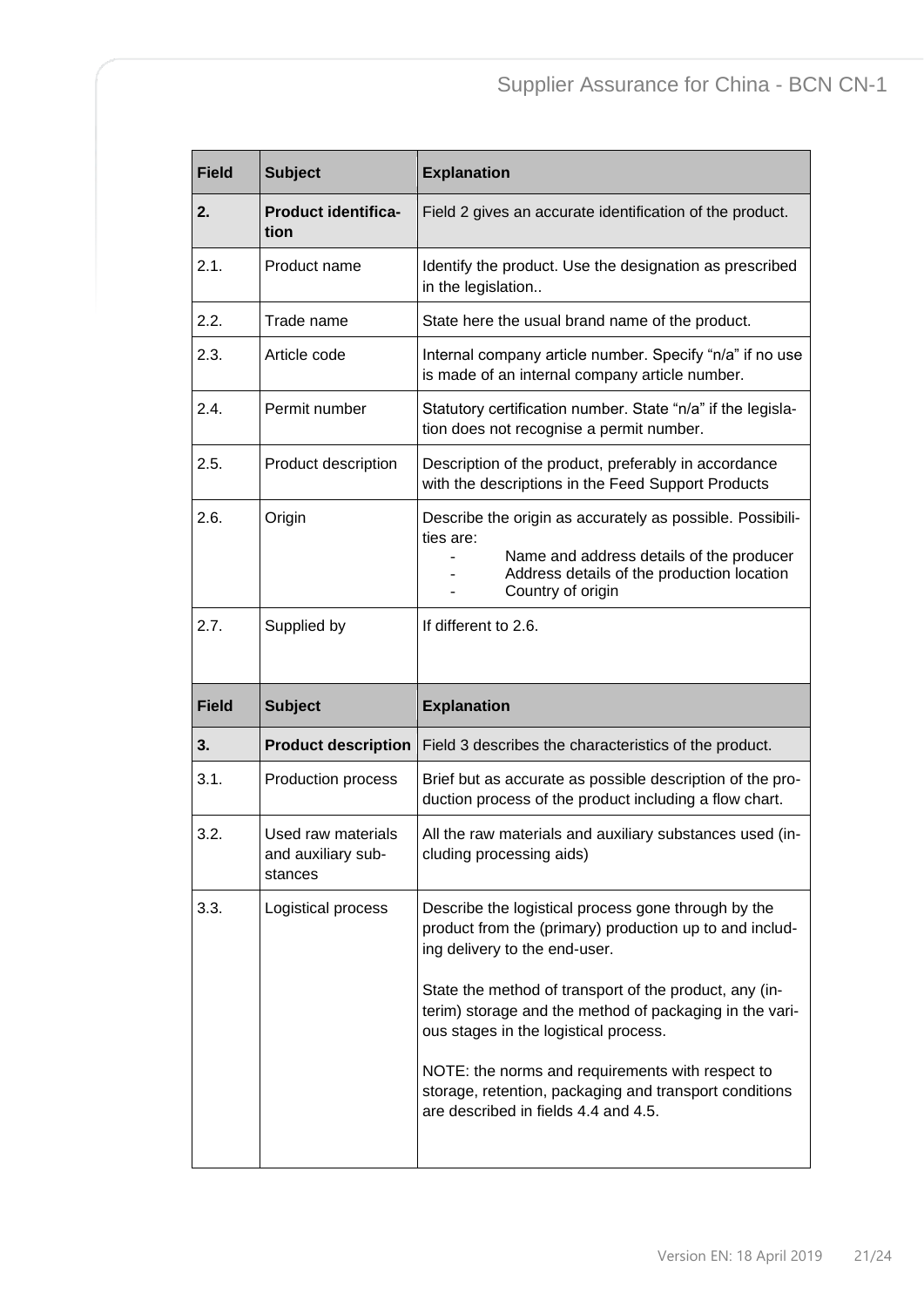| <b>Field</b> | <b>Subject</b>                                       | <b>Explanation</b>                                                                                                                                                                                                                                                                                                                                                                                   |  |
|--------------|------------------------------------------------------|------------------------------------------------------------------------------------------------------------------------------------------------------------------------------------------------------------------------------------------------------------------------------------------------------------------------------------------------------------------------------------------------------|--|
| 3.4.         | Storage life                                         | Indication of the storage life (number of days, weeks,<br>months) of the product (for example, after production).                                                                                                                                                                                                                                                                                    |  |
| 3.5.         | Indicative analysis                                  | This should include a number of relevant characteris-<br>tics which classify the product. These will generally be<br>non-binding nutritional parameters (such as dry-matter<br>content, raw protein, raw fat, raw cellulose, ash) or the<br>level of active substances (for example in feed addi-<br>tives).                                                                                         |  |
| 4.           | Norms / Require-<br>ments                            | Field 4 describes the norms and requirements.                                                                                                                                                                                                                                                                                                                                                        |  |
| 4.1.         | Relevant legislation<br>and other require-<br>ments. | Summary of the relevant parts of the feed legislation.<br>This may be the applicable European directives and<br>regulations but may also be national legislation and<br>regulations.<br>'Other requirements' may be specific requirements<br>which apply within the framework of a specific feed<br>safety system in which the customer participates. For<br>example the GMP <sup>+</sup> FSA module |  |
| 4.2.         | Relevant product<br>standards / require-<br>ments    | This relates to the detailed data and not a reference to<br>the legislation or to the GMP+ FSA module. The bind-<br>ing nutritional parameters are included here and also<br>the parameters which are considered to be important in<br>the risk assessment (such as heavy metals in minerals,<br>mycotoxins in grains, PCBs in fats).                                                                |  |
| 4.3.         | Intended use                                         | Describe the intended use of the product. For example<br>processing in compound feeds<br>direct feeding to animals<br>only processing in premixtures<br>possibly the animal type if this is important.<br>etc.                                                                                                                                                                                       |  |
| 4.4.         | Storage and reten-<br>tion conditions                | Binding requirements for storage and retention. For ex-<br>ample:<br>storage at a particular temperature<br>ventilation during storage<br>acidification before storage<br>air-tight closure                                                                                                                                                                                                          |  |
| 4.5.         | Transport require-<br>ments                          | Binding requirements for transport.                                                                                                                                                                                                                                                                                                                                                                  |  |
| 4.6.         | Processing instruc-<br>tions                         | The measures are indicated here which must be taken<br>to be able to use the product correctly and safely. For<br>example:<br>to be used within x days of delivery<br>maximum processing percentage<br>minimum or maximum processing tempera-<br>ture                                                                                                                                                |  |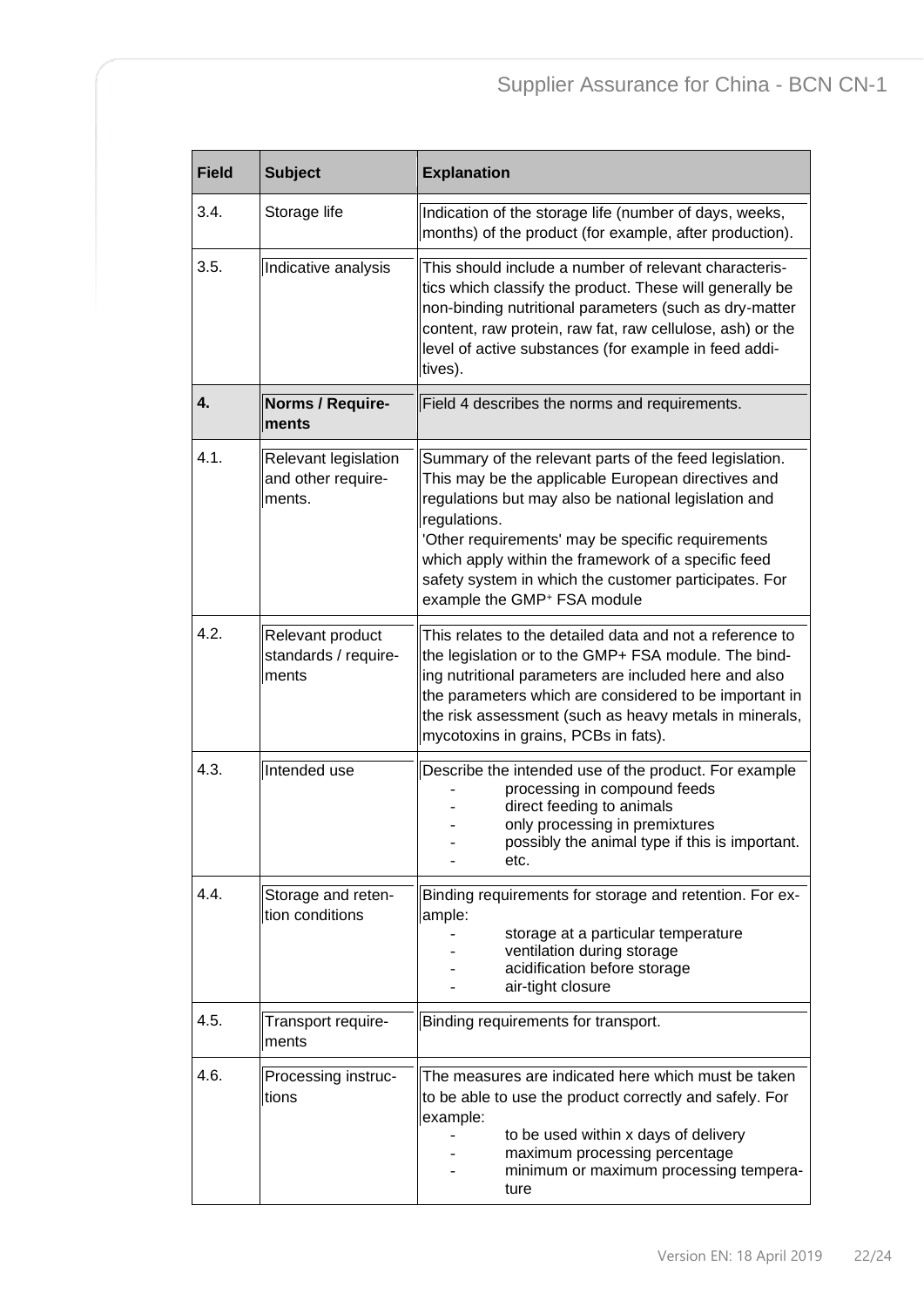| <b>Field</b> | <b>Subject</b>             | <b>Explanation</b>                                                                                                                                                                                                                                                                                                  |
|--------------|----------------------------|---------------------------------------------------------------------------------------------------------------------------------------------------------------------------------------------------------------------------------------------------------------------------------------------------------------------|
| 5.           | Labelling                  | Statement of the way in which the product information<br>is issued. This may be a sample label, a description of<br>the legally-prescribed specifications or an accurate and<br>specific reference to relevant legislation and regulations<br>(a general reference to legislation or regulations is not<br>enough). |
| 6.           | <b>HACCP</b>               | This field provides a summary of the risk analysis for<br>the product. At least the CCPs (Critical Control Points)<br>are given and also general control measures.                                                                                                                                                  |
| 6.1.         | Hazard                     | Precise description of the hazard.                                                                                                                                                                                                                                                                                  |
| 6.2.         | Risk assessment            | For the risk assessment one should preferably use the<br>system which is prescribed in the GMP+ FSA module.<br>NOTE: If another system is used then you should indi-<br>cate this explicitly (in field 8).                                                                                                          |
| 6.3.         | Control measure            | Description of the (specific) control measures which<br>have been established by way of HACCP for the prod-<br>uct.                                                                                                                                                                                                 |
| 6.4.         | Reason                     | Motivation and argument for the risk assessment, espe-<br>cially with respect to the elements "chance" and "seri-<br>ousness".                                                                                                                                                                                      |
| 7.           | <b>Monitoring</b>          | This field provides a detailed description of the monitor-<br>ing used in the company (checks, analyses) at the indi-<br>cated critical points and general control measures.                                                                                                                                        |
| 7.1.         | Parameter                  | Describe the characteristic to be examined (for exam-<br>ple Aflatoxin B1, Salmonella, Lead, Prussic Acid).                                                                                                                                                                                                         |
| 7.2.         | Sampling moment /<br>point | Describe the point in the production process where the<br>sample is taken or the inspection takes place (for ex-<br>ample free on wagon reception, check before delivery).                                                                                                                                          |
| 7.3.         | Frequency of analy-<br>sis | Describe the frequency at which the monitoring is car-<br>ried out (for example every batch, 4 times per year,<br>every 10 <sup>th</sup> batch).                                                                                                                                                                    |
| 8.           | Remarks                    |                                                                                                                                                                                                                                                                                                                     |
| 8.           | Remarks                    | Other comments may be placed in this field which are<br>important for this feed safety sheet                                                                                                                                                                                                                        |
|              |                            | If a different HACCP system is used than that which is<br>described in the GMP+ FSA module, then this can be<br>described in this field.                                                                                                                                                                            |